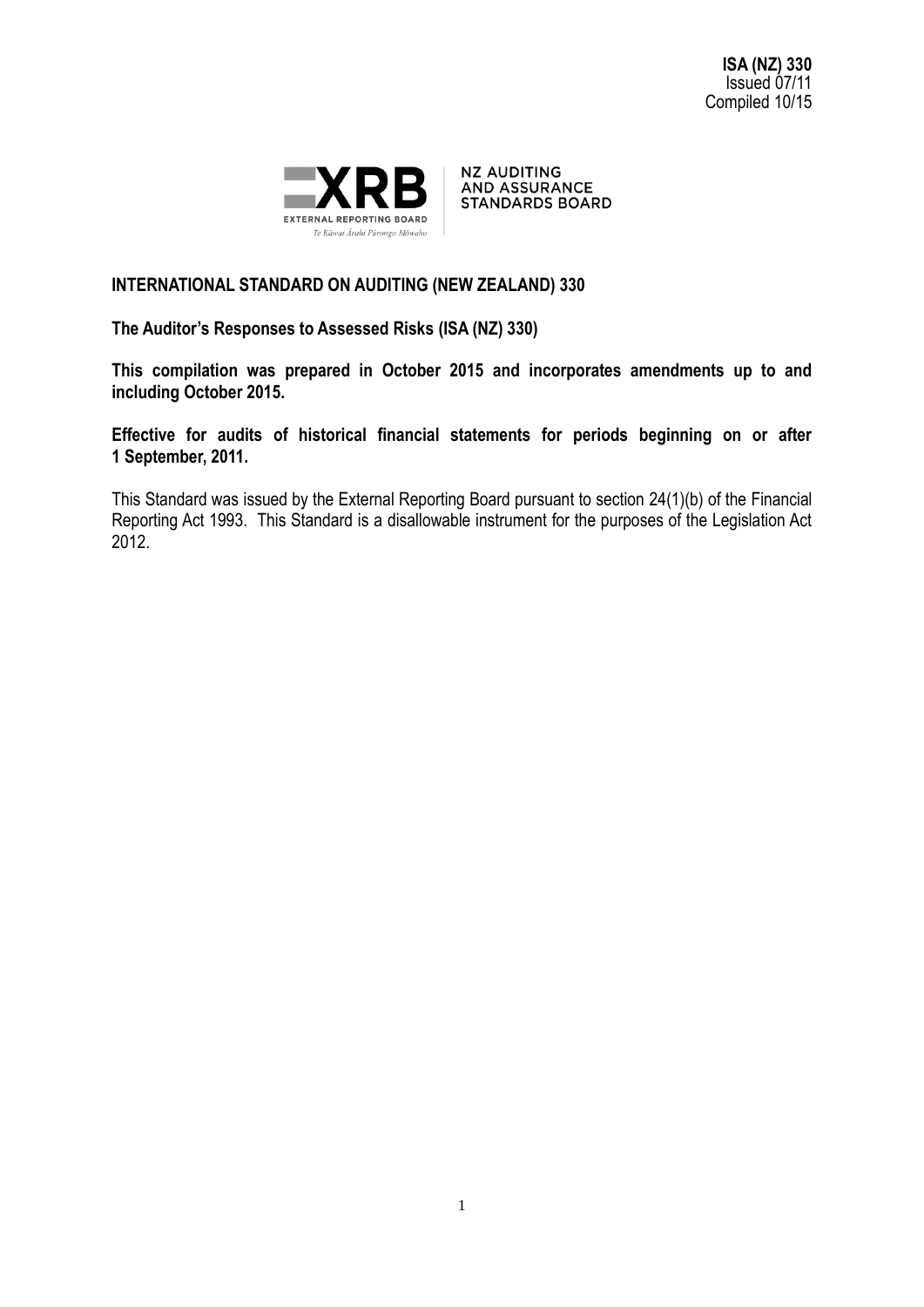#### COPYRIGHT

© External Reporting Board ("XRB") 2011

This XRB standard contains copyright material and reproduces, with the permission of the International Federation of Accountants (IFAC), parts of the corresponding international standard issued by the International Auditing and Assurance Standards Board ("IAASB"), and published by IFAC. Reproduction within New Zealand in unaltered form (retaining this notice) is permitted for personal and non-commercial use subject to the inclusion of an acknowledgement of the source.

Requests and enquiries concerning reproduction and rights for commercial purposes within New Zealand should be addressed to the Chief Executive, External Reporting Board at the following email address: [enquiries@xrb.govt.nz](mailto:enquiries@xrb.govt.nz)

All existing rights (including copyrights) in this material outside of New Zealand are reserved by IFAC, with the exception of the right to reproduce for the purposes of personal use or other fair dealing. Further information can be obtained from IFAC at [www.ifac.org](http://www.ifac.org/) or by writing to [permissions@ifac.org](mailto:permissions@ifac.org)

ISBN 978-1-927174-11-1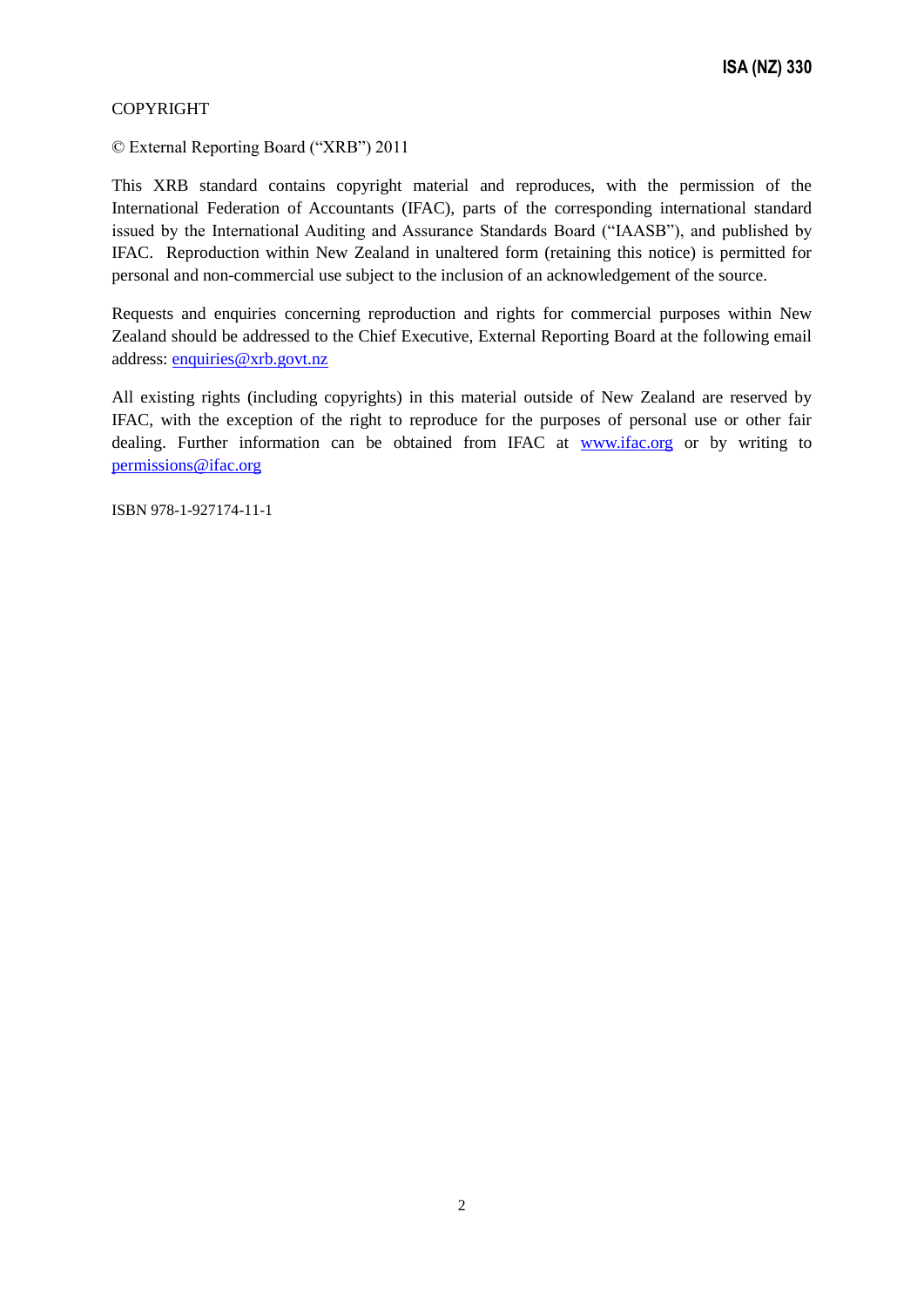### INTERNATIONAL STANDARD ON AUDITING (NEW ZEALAND) 330

### **THE AUDITOR'S RESPONSES TO ASSESSED RISKS**

*Issued by the New Zealand Auditing and Assurance Standards Board* 

### **CONTENTS**

#### Paragraph

| <b>History of Amendments</b>                                                      |                |
|-----------------------------------------------------------------------------------|----------------|
| <b>Introduction</b>                                                               |                |
|                                                                                   | -1             |
|                                                                                   | $\overline{2}$ |
|                                                                                   | 3              |
|                                                                                   | $\overline{A}$ |
| <b>Requirements</b>                                                               |                |
|                                                                                   | 5              |
| Audit Procedures Responsive to the Assessed Risks of Material Misstatement at the | $6 - 23$       |
|                                                                                   | 24             |
|                                                                                   | $25 - 27$      |
|                                                                                   | 28-30          |
| <b>Application and Other Explanatory Material</b>                                 |                |
|                                                                                   |                |
| Audit Procedures Responsive to the Assessed Risks of Material Misstatement at the |                |
|                                                                                   | A59            |
|                                                                                   |                |
|                                                                                   | A63            |
| Accompanying Attachment: Conformity to the International Standards on Auditing    |                |

**International Standard on Auditing (New Zealand) (ISA (NZ)) 330, "The Auditor's Responses to Assessed Risks" should be read in conjunction with ISA (NZ) 200, "Overall Objectives of the Independent Auditor and the Conduct of an Audit in Accordance with International Standards on Auditing (New Zealand)."**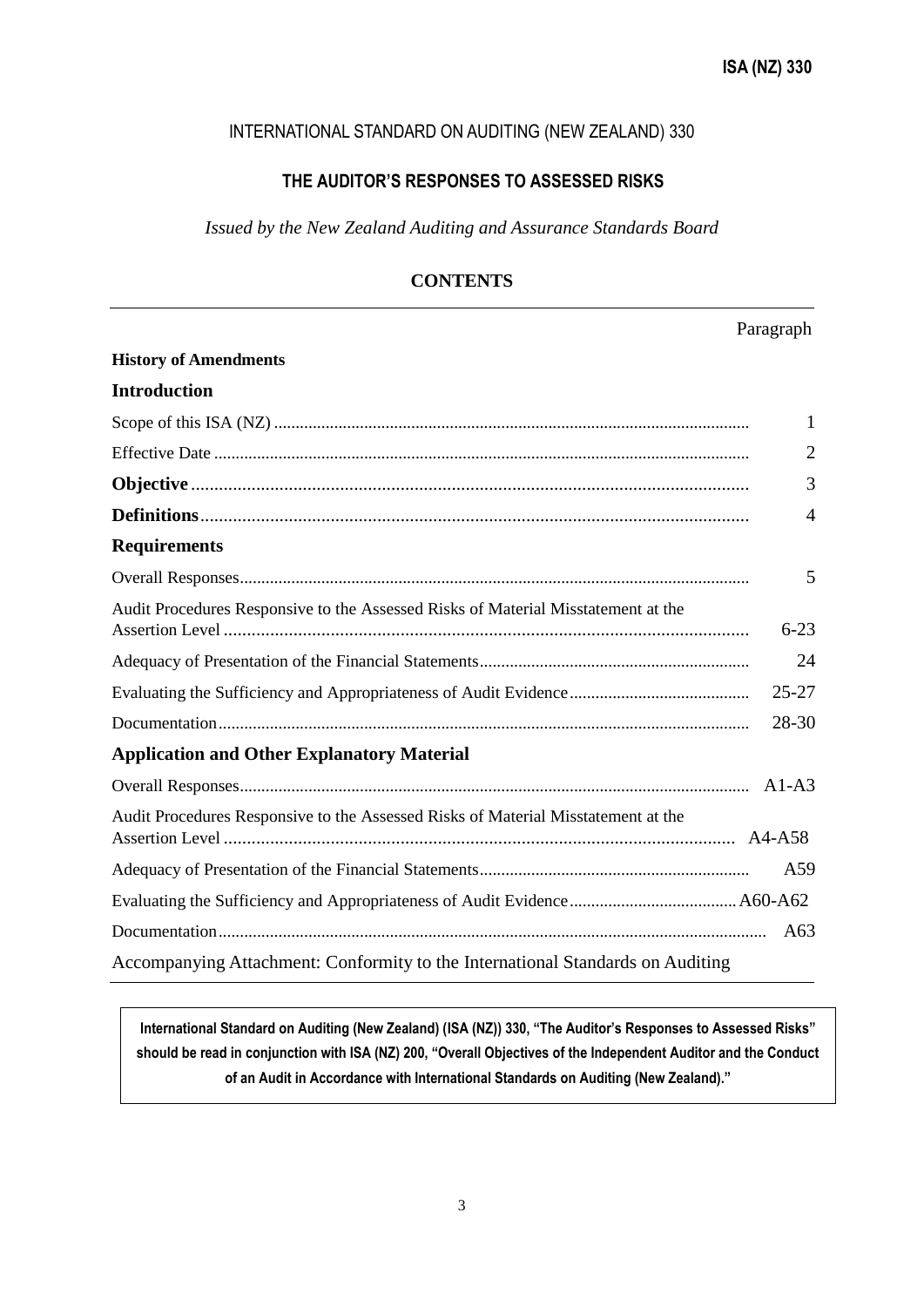# **History of Amendments**

# **Table of pronouncements – ISA (NZ) 330** *The Auditor's Responses to Assessed Risks*

| Pronouncements                                                                                                                                                  | Date<br>approved  | <b>Early</b><br>operative date | <b>Effective date</b>                                                                                                                              |
|-----------------------------------------------------------------------------------------------------------------------------------------------------------------|-------------------|--------------------------------|----------------------------------------------------------------------------------------------------------------------------------------------------|
| <b>International Standard on</b><br>Auditing (New Zealand) 330                                                                                                  | <b>July 2011</b>  |                                | This ISA (NZ) is effective for<br>audits of historical financial<br>for<br>periods<br>statements<br>beginning on or<br>after 1<br>September, 2011. |
| <b>International Standard on</b><br>Auditing (New Zealand) 610<br>(Revised 2013) Using the<br><b>Work of Internal Auditors</b>                                  | April 2013        |                                | Effective<br>for<br>audits<br>of<br>financial<br>statements<br>for<br>periods ending on or after 15<br>December 2013                               |
| Use of management and<br>those charged with<br>governance                                                                                                       | Dec 2013          |                                | of<br>Effective<br>audits<br>for<br>financial<br>for<br>statements<br>periods beginning on or after<br>1 July 2014                                 |
| Amendments to the<br><b>International Standards on</b><br>Auditing (New Zealand)<br>(ISAs (NZ)) on Auditing<br><b>Financial Statement</b><br><b>Disclosures</b> | September<br>2015 |                                | for<br>of<br>Effective<br>audits<br>financial<br>for<br>statements<br>periods ending on or after 15<br>December 2016.                              |

This table lists the pronouncements establishing and amending ISA (NZ) 330.

| Table of Amended Paragraphs in ISA (NZ) 330 |                     |                                                                                                                                                     |  |  |
|---------------------------------------------|---------------------|-----------------------------------------------------------------------------------------------------------------------------------------------------|--|--|
| <b>Paragraph affected</b>                   | <b>How affected</b> | By[date]                                                                                                                                            |  |  |
| 1, A60, footnote 3                          | Amended             | ISA (NZ) 610 (Revised<br>2013) [April 2013]                                                                                                         |  |  |
| Various                                     | Amended             | Use of management and<br>those charged with<br>governance [Dec 2013]                                                                                |  |  |
| 20, 24, 30, A13, A14, A52, A59              | Amended             | Amendments to the<br>International Standards<br>on Auditing (New<br>Zealand) $(ISAs (NZ))$<br>on Auditing Financial<br><b>Statement Disclosures</b> |  |  |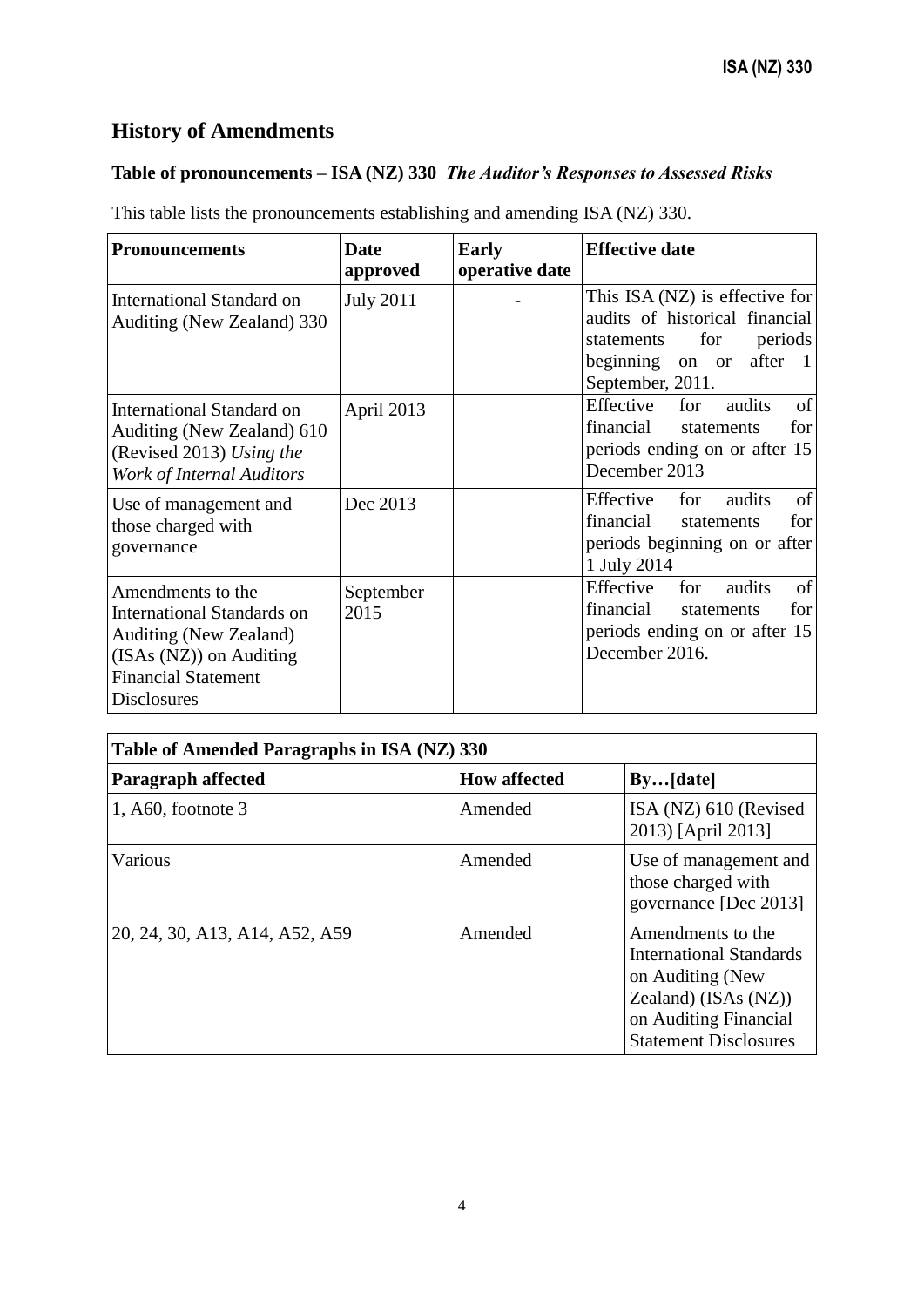# **Introduction**

### **Scope of this ISA (NZ)**

1. This International Standard on Auditing (New Zealand) (ISA (NZ)) deals with the auditor's responsibility to design and implement responses to the risks of material misstatement identified and assessed by the auditor in accordance with ISA (NZ) 315  $(Revised)^1$  in an audit of financial statements.

## **Effective Date**

2. This ISA (NZ) is effective for audits of financial statements for periods beginning on or after 1 September, 2011. *[Note: For effective dates of paragraphs changed or added by an Amending Standard see the History of Amendments].*

# **Objective**

3. The objective of the auditor is to obtain sufficient appropriate audit evidence regarding the assessed risks of material misstatement, through designing and implementing appropriate responses to those risks.

# **Definitions**

- 4. For purposes of the ISAs (NZ), the following terms have the meanings attributed below:
	- (a) *Substantive procedure* An audit procedure designed to detect material misstatements at the assertion level. Substantive procedures comprise:
		- (i) Tests of details (of classes of transactions, account balances, and disclosures); and
		- (ii) Substantive analytical procedures.
	- (b) *Test of controls* An audit procedure designed to evaluate the operating effectiveness of controls in preventing, or detecting and correcting, material misstatements at the assertion level.

# **Requirements**

### **Overall Responses**

5. The auditor shall design and implement overall responses to address the assessed risks of material misstatement at the financial statement level. (Ref: Para. A1-A3)

### **Audit Procedures Responsive to the Assessed Risks of Material Misstatement at the Assertion Level**

6. The auditor shall design and perform further audit procedures whose nature, timing, and extent are based on and are responsive to the assessed risks of material misstatement at the assertion level. (Ref: Para. A4-A8)

<sup>1</sup> 1 ISA (NZ) 315 (Revised), "Identifying and Assessing the Risks of Material Misstatement through Understanding the Entity and Its Environment."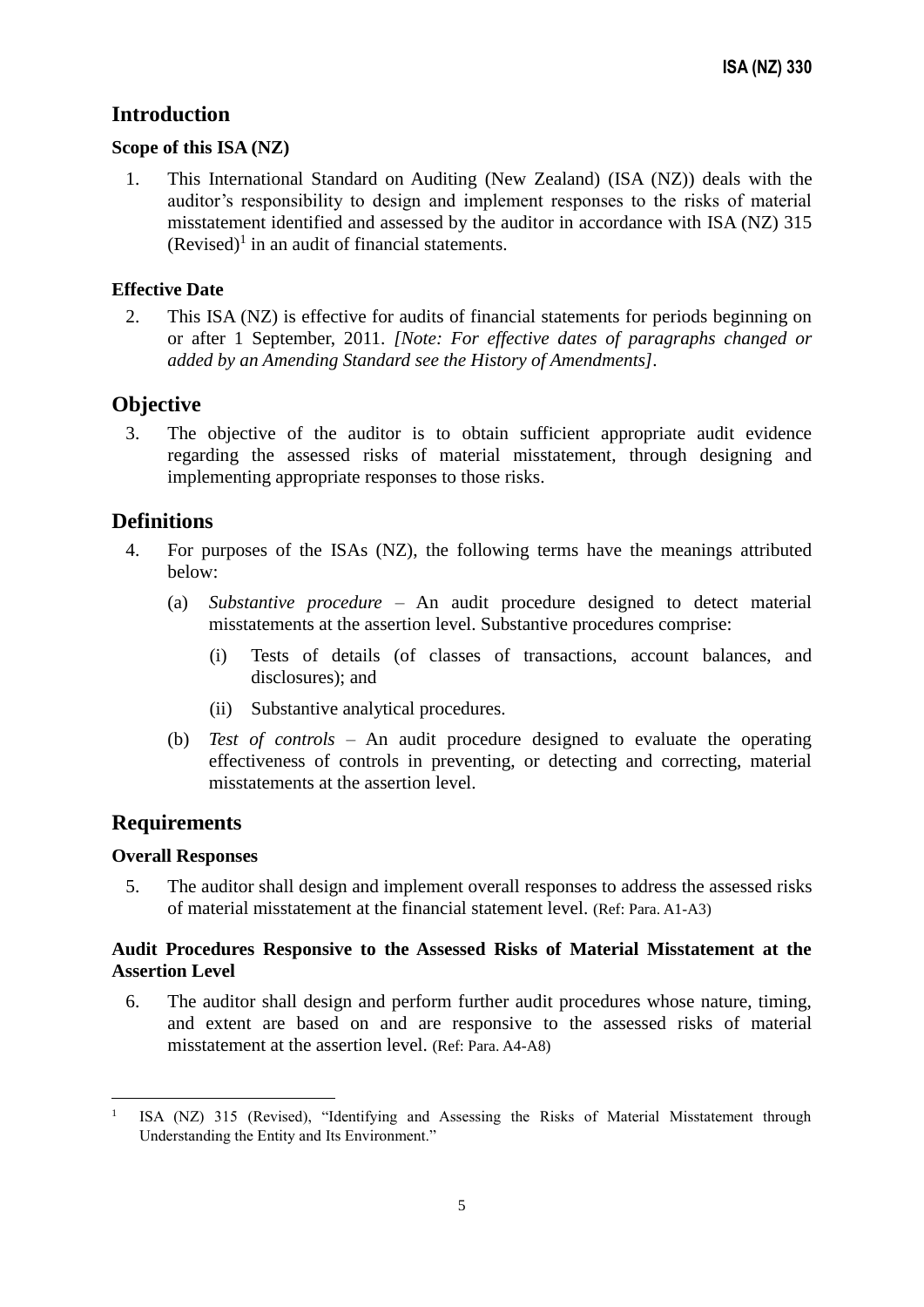- 7. In designing the further audit procedures to be performed, the auditor shall:
	- (a) Consider the reasons for the assessment given to the risk of material misstatement at the assertion level for each class of transactions, account balance, and disclosure, including:
		- (i) The likelihood of material misstatement due to the particular characteristics of the relevant class of transactions, account balance, or disclosure (that is, the inherent risk); and
		- (ii) Whether the risk assessment takes account of relevant controls (that is, the control risk), thereby requiring the auditor to obtain audit evidence to determine whether the controls are operating effectively (that is, the auditor intends to rely on the operating effectiveness of controls in determining the nature, timing and extent of substantive procedures); (Ref: Para. A9-A18) and
	- (b) Obtain more persuasive audit evidence the higher the auditor's assessment of risk. (Ref: Para. A19)

#### *Tests of Controls*

- 8. The auditor shall design and perform tests of controls to obtain sufficient appropriate audit evidence as to the operating effectiveness of relevant controls if:
	- (a) The auditor's assessment of risks of material misstatement at the assertion level includes an expectation that the controls are operating effectively (that is, the auditor intends to rely on the operating effectiveness of controls in determining the nature, timing and extent of substantive procedures); or
	- (b) Substantive procedures alone cannot provide sufficient appropriate audit evidence at the assertion level. (Ref: Para. A20-A24)
- 9. In designing and performing tests of controls, the auditor shall obtain more persuasive audit evidence the greater the reliance the auditor places on the effectiveness of a control. (Ref: Para. A25)

#### Nature and Extent of Tests of Controls

- 10. In designing and performing tests of controls, the auditor shall:
	- (a) Perform other audit procedures in combination with enquiry to obtain audit evidence about the operating effectiveness of the controls, including:
		- (i) How the controls were applied at relevant times during the period under audit;
		- (ii) The consistency with which they were applied; and
		- (iii) By whom or by what means they were applied. (Ref: Para. A26-29)
	- (b) Determine whether the controls to be tested depend upon other controls (indirect controls), and, if so, whether it is necessary to obtain audit evidence supporting the effective operation of those indirect controls. (Ref: Para. A30-31)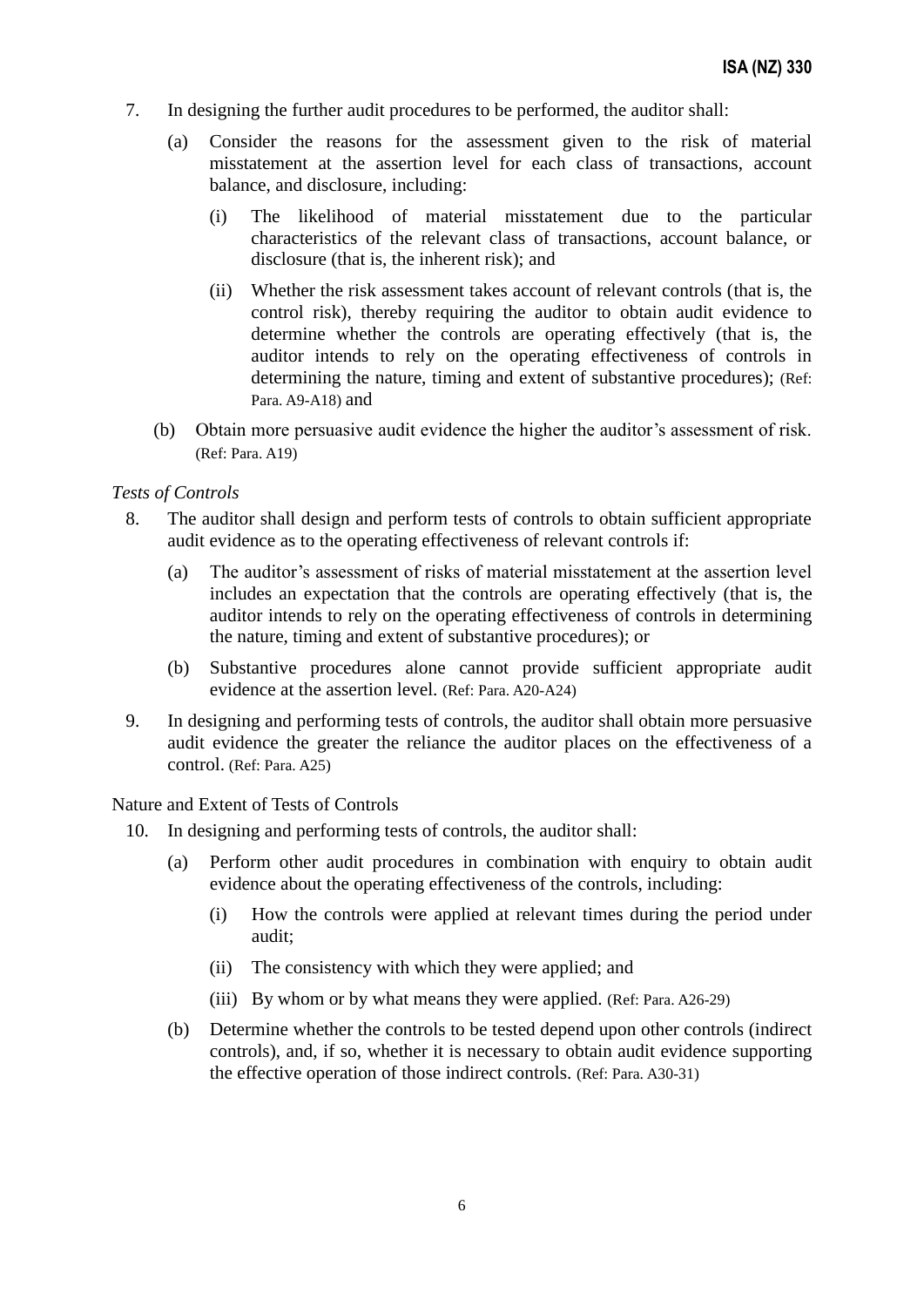Timing of Tests of Controls

11. The auditor shall test controls for the particular time, or throughout the period, for which the auditor intends to rely on those controls, subject to paragraphs 12 and 15 below, in order to provide an appropriate basis for the auditor's intended reliance. (Ref: Para. A32)

Using audit evidence obtained during an interim period

- 12**.** If the auditor obtains audit evidence about the operating effectiveness of controls during an interim period, the auditor shall:
	- (a) Obtain audit evidence about significant changes to those controls subsequent to the interim period; and
	- (b) Determine the additional audit evidence to be obtained for the remaining period. (Ref: Para. A33-A34)

Using audit evidence obtained in previous audits

- 13. In determining whether it is appropriate to use audit evidence about the operating effectiveness of controls obtained in previous audits, and, if so, the length of the time period that may elapse before retesting a control, the auditor shall consider the following:
	- (a) The effectiveness of other elements of internal control, including the control environment, the entity's monitoring of controls, and the entity's risk assessment process;
	- (b) The risks arising from the characteristics of the control, including whether it is manual or automated;
	- (c) The effectiveness of general IT controls;
	- (d) The effectiveness of the control and its application by the entity, including the nature and extent of deviations in the application of the control noted in previous audits, and whether there have been personnel changes that significantly affect the application of the control;
	- (e) Whether the lack of a change in a particular control poses a risk due to changing circumstances; and
	- (f) The risks of material misstatement and the extent of reliance on the control. (Ref: Para. A35)
- 14. If the auditor plans to use audit evidence from a previous audit about the operating effectiveness of specific controls, the auditor shall establish the continuing relevance of that evidence by obtaining audit evidence about whether significant changes in those controls have occurred subsequent to the previous audit. The auditor shall obtain this evidence by performing enquiry combined with observation or inspection, to confirm the understanding of those specific controls, and:
	- (a) If there have been changes that affect the continuing relevance of the audit evidence from the previous audit, the auditor shall test the controls in the current audit. (Ref: Para. A36)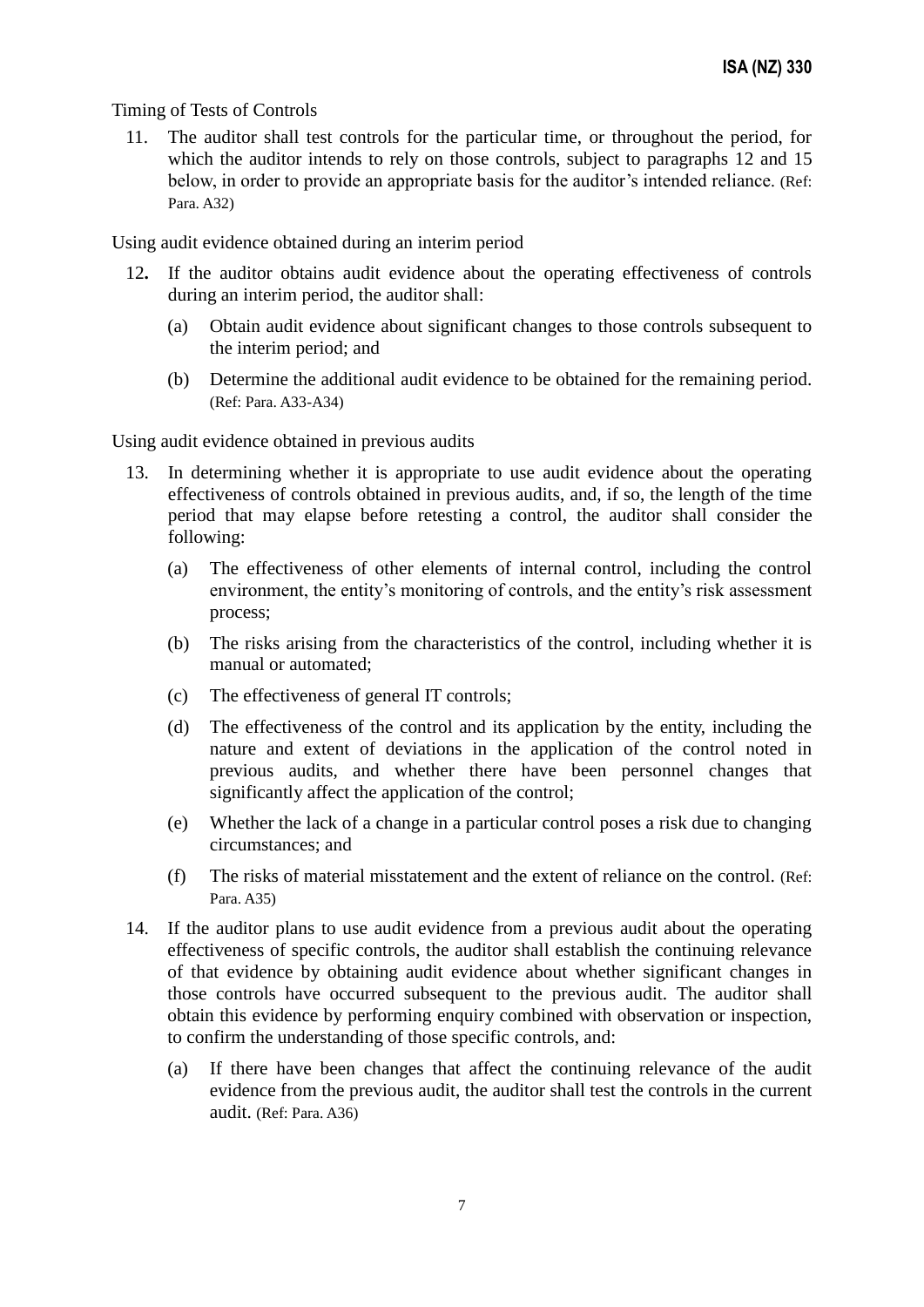(b) If there have not been such changes, the auditor shall test the controls at least once in every third audit, and shall test some controls each audit to avoid the possibility of testing all the controls on which the auditor intends to rely in a single audit period with no testing of controls in the subsequent two audit periods. (Ref: Para. A37-39)

#### Controls over significant risks

15. If the auditor plans to rely on controls over a risk the auditor has determined to be a significant risk, the auditor shall test those controls in the current period.

#### Evaluating the Operating Effectiveness of Controls

- 16. When evaluating the operating effectiveness of relevant controls, the auditor shall evaluate whether misstatements that have been detected by substantive procedures indicate that controls are not operating effectively. The absence of misstatements detected by substantive procedures, however, does not provide audit evidence that controls related to the assertion being tested are effective. (Ref: Para. A40)
- 17. If deviations from controls upon which the auditor intends to rely are detected, the auditor shall make specific enquiries to understand these matters and their potential consequences, and shall determine whether: (Ref: Para. A41)
	- (a) The tests of controls that have been performed provide an appropriate basis for reliance on the controls;
	- (b) Additional tests of controls are necessary; or
	- (c) The potential risks of misstatement need to be addressed using substantive procedures.

#### *Substantive Procedures*

- 18. Irrespective of the assessed risks of material misstatement, the auditor shall design and perform substantive procedures for each material class of transactions, account balance, and disclosure. (Ref: Para. A42-A47)
- 19. The auditor shall consider whether external confirmation procedures are to be performed as substantive audit procedures. (Ref: Para. A48-A51)

Substantive Procedures Related to the Financial Statement Closing Process

- 20. The auditor's substantive procedures shall include the following audit procedures related to the financial statement closing process:
	- (a) Agreeing or reconciling information in the financial statements with the underlying accounting records, including agreeing or reconciling information in disclosures, whether such information is obtained from within or outside of the general and subsidiary ledgers; and
	- (b) Examining material journal entries and other adjustments made during the course of preparing the financial statements. (Ref: Para. A52)

Substantive Procedures Responsive to Significant Risks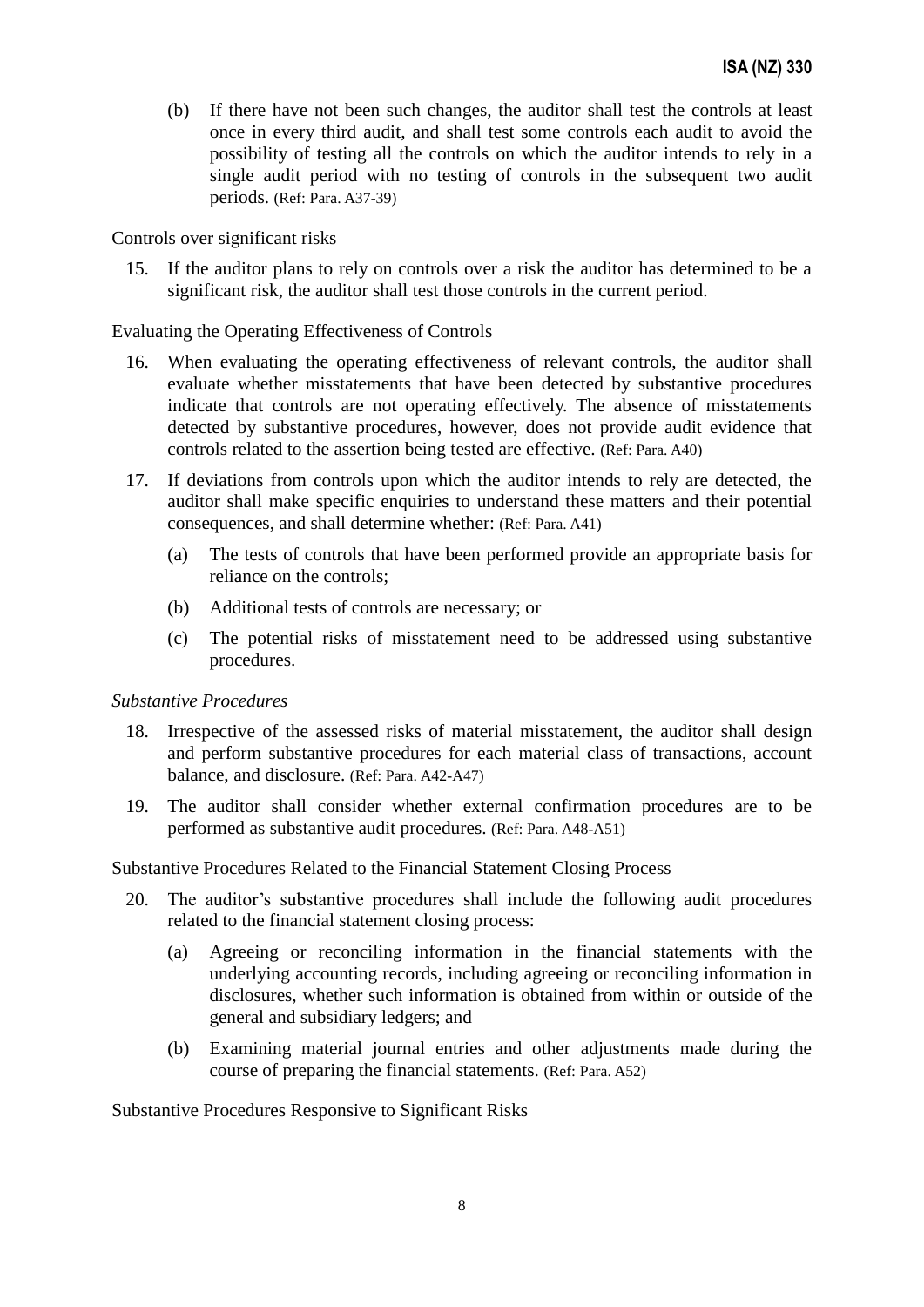21. If the auditor has determined that an assessed risk of material misstatement at the assertion level is a significant risk, the auditor shall perform substantive procedures that are specifically responsive to that risk. When the approach to a significant risk consists only of substantive procedures, those procedures shall include tests of details. (Ref: Para. A53)

#### Timing of Substantive Procedures

- 22. If substantive procedures are performed at an interim date, the auditor shall cover the remaining period by performing:
	- (a) substantive procedures, combined with tests of controls for the intervening period; or
	- (b) if the auditor determines that it is sufficient, further substantive procedures only,

that provide a reasonable basis for extending the audit conclusions from the interim date to the period end. (Ref: Para. A55-A57)

23. If misstatements that the auditor did not expect when assessing the risks of material misstatement are detected at an interim date, the auditor shall evaluate whether the related assessment of risk and the planned nature, timing, or extent of substantive procedures covering the remaining period need to be modified. (Ref: Para. A58)

### **Adequacy of Presentation of the Financial Statements**

- 24. The auditor shall perform audit procedures to evaluate whether the overall presentation of the financial statements is in accordance with the applicable financial reporting framework. In making this evaluation, the auditor shall consider whether the financial statements are presented in a manner that reflects the appropriate:
	- Classification and description of financial information and the underlying transactions, events and conditions; and
	- Presentation, structure and content of the financial statements. (Ref: Para. A59)

#### **Evaluating the Sufficiency and Appropriateness of Audit Evidence**

- 25. Based on the audit procedures performed and the audit evidence obtained, the auditor shall evaluate before the conclusion of the audit whether the assessments of the risks of material misstatement at the assertion level remain appropriate. (Ref: Para. A60-61)
- 26. The auditor shall conclude whether sufficient appropriate audit evidence has been obtained. In forming an opinion, the auditor shall consider all relevant audit evidence, regardless of whether it appears to corroborate or to contradict the assertions in the financial statements. (Ref: Para. A62)
- 27. If the auditor has not obtained sufficient appropriate audit evidence as to a material financial statement assertion, the auditor shall attempt to obtain further audit evidence. If the auditor is unable to obtain sufficient appropriate audit evidence, the auditor shall express a qualified opinion or disclaim an opinion on the financial statements.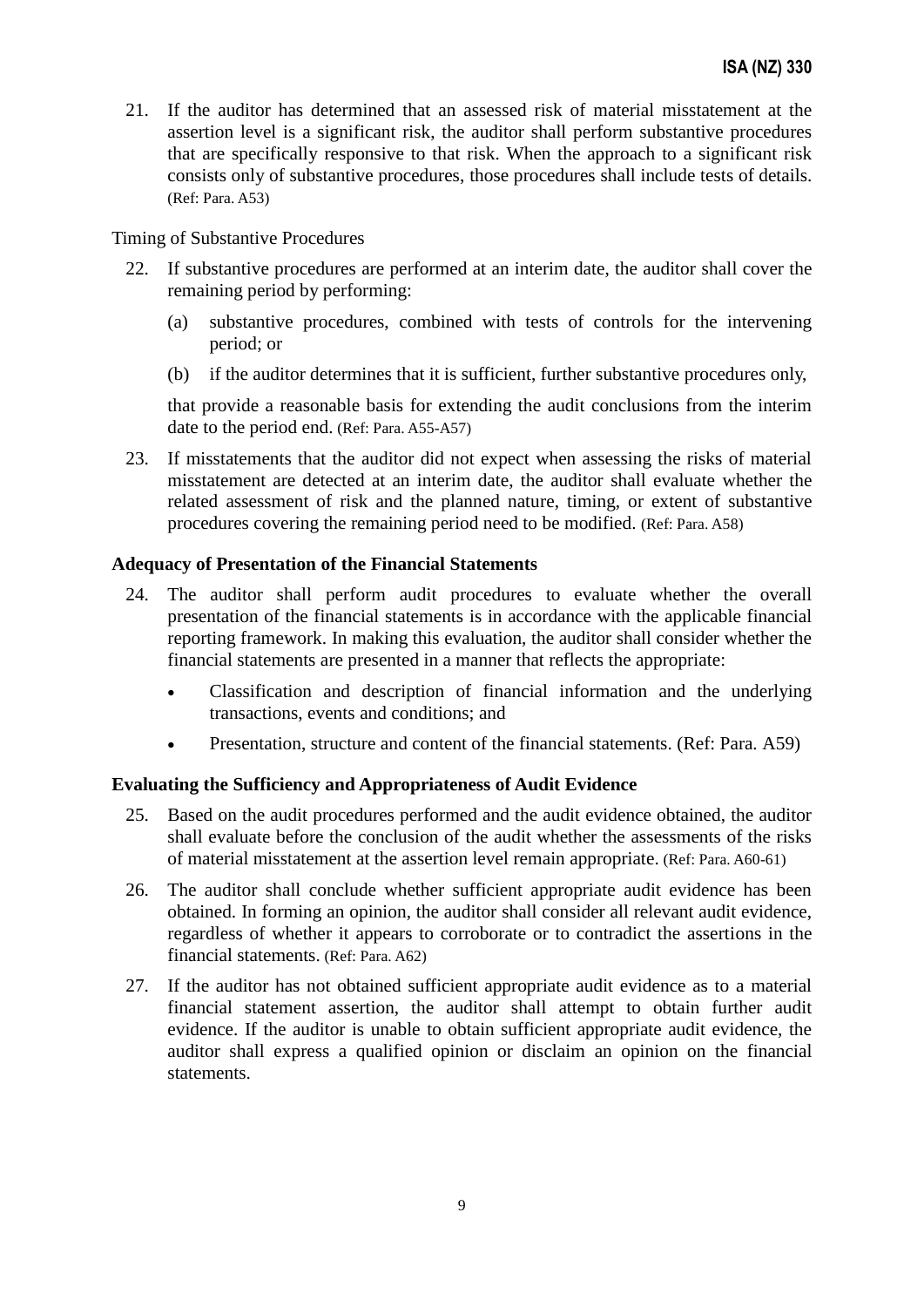### **Documentation**

28. The auditor shall include in the audit documentation:<sup>2</sup>

- (a) The overall responses to address the assessed risks of material misstatement at the financial statement level, and the nature, timing, and extent of the further audit procedures performed;
- (b) The linkage of those procedures with the assessed risks at the assertion level; and
- (c) The results of the audit procedures, including the conclusions where these are not otherwise clear. (Ref: Para. A63)
- 29. If the auditor plans to use audit evidence about the operating effectiveness of controls obtained in previous audits, the auditor shall include in the audit documentation the conclusions reached about relying on such controls that were tested in a previous audit.
- 30. The auditor's documentation shall demonstrate that information in the financial statements agrees or reconciles with the underlying accounting records, including agreeing or reconciling disclosures, whether such information is obtained from within or outside of the general and subsidiary ledgers.

**\*\*\***

# **Application and Other Explanatory Material**

#### **Overall Responses** (Ref: Para. 5)

- A1. Overall responses to address the assessed risks of material misstatement at the financial statement level may include:
	- Emphasising to the audit team the need to maintain professional scepticism.
	- Assigning more experienced staff or those with special skills or using experts.
	- Providing more supervision.
	- Incorporating additional elements of unpredictability in the selection of further audit procedures to be performed.
	- Making general changes to the nature, timing, or extent of audit procedures, for example: performing substantive procedures at the period end instead of at an interim date; or modifying the nature of audit procedures to obtain more persuasive audit evidence.
- A2. The assessment of the risks of material misstatement at the financial statement level, and thereby the auditor's overall responses, is affected by the auditor's understanding of the control environment. An effective control environment may allow the auditor to have more confidence in internal control and the reliability of audit evidence generated internally within the entity and thus, for example, allow the auditor to conduct some audit procedures at an interim date rather than at the period end.

<sup>&</sup>lt;sup>2</sup> ISA (NZ) 230, "Audit Documentation," paragraphs 8-11, and paragraph A6.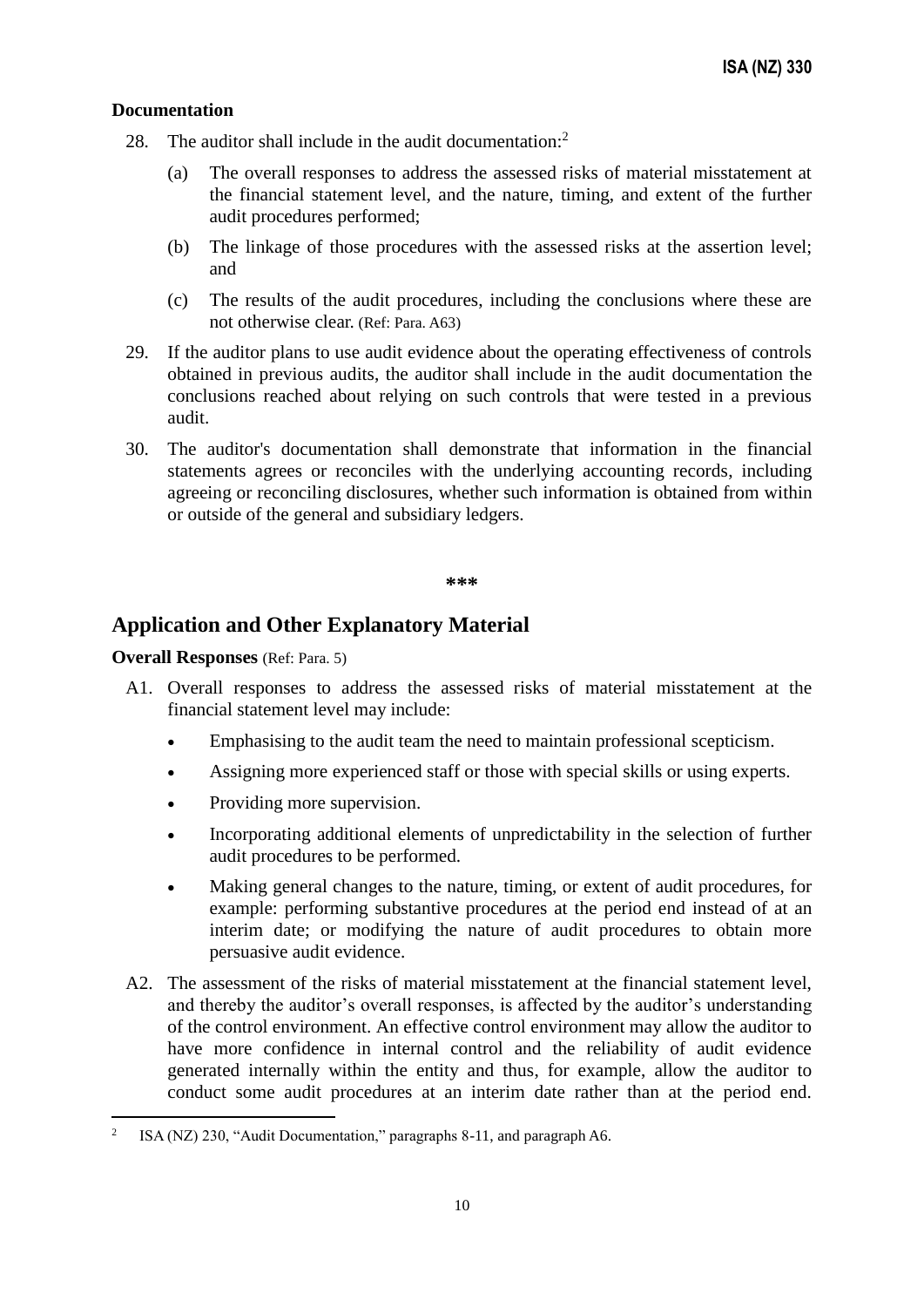Deficiencies in the control environment, however, have the opposite effect; for example, the auditor may respond to an ineffective control environment by:

- Conducting more audit procedures as of the period end rather than at an interim date.
- Obtaining more extensive audit evidence from substantive procedures.
- Increasing the number of locations to be included in the audit scope.
- A3. Such considerations, therefore, have a significant bearing on the auditor's general approach, for example, an emphasis on substantive procedures (substantive approach), or an approach that uses tests of controls as well as substantive procedures (combined approach).

#### **Audit Procedures Responsive to the Assessed Risks of Material Misstatement at the Assertion Level**

*The Nature, Timing, and Extent of Further Audit Procedures (Ref: Para. 6)* 

- A4. The auditor's assessment of the identified risks at the assertion level provides a basis for considering the appropriate audit approach for designing and performing further audit procedures. For example, the auditor may determine that:
	- (a) Only by performing tests of controls may the auditor achieve an effective response to the assessed risk of material misstatement for a particular assertion;
	- (b) Performing only substantive procedures is appropriate for particular assertions and, therefore, the auditor excludes the effect of controls from the relevant risk assessment. This may be because the auditor's risk assessment procedures have not identified any effective controls relevant to the assertion, or because testing controls would be inefficient and therefore the auditor does not intend to rely on the operating effectiveness of controls in determining the nature, timing and extent of substantive procedures; or
	- (c) A combined approach using both tests of controls and substantive procedures is an effective approach.

However, as required by paragraph 18, irrespective of the approach selected, the auditor designs and performs substantive procedures for each material class of transactions, account balance, and disclosure.

- A5. The nature of an audit procedure refers to its purpose (that is, test of controls or substantive procedure) and its type (that is, inspection, observation, enquiry, confirmation, recalculation, reperformance, or analytical procedure). The nature of the audit procedures is of most importance in responding to the assessed risks.
- A6. Timing of an audit procedure refers to when it is performed, or the period or date to which the audit evidence applies.
- A7. Extent of an audit procedure refers to the quantity to be performed, for example, a sample size or the number of observations of a control activity.
- A8. Designing and performing further audit procedures whose nature, timing, and extent are based on and are responsive to the assessed risks of material misstatement at the assertion level provides a clear linkage between the auditor's further audit procedures and the risk assessment.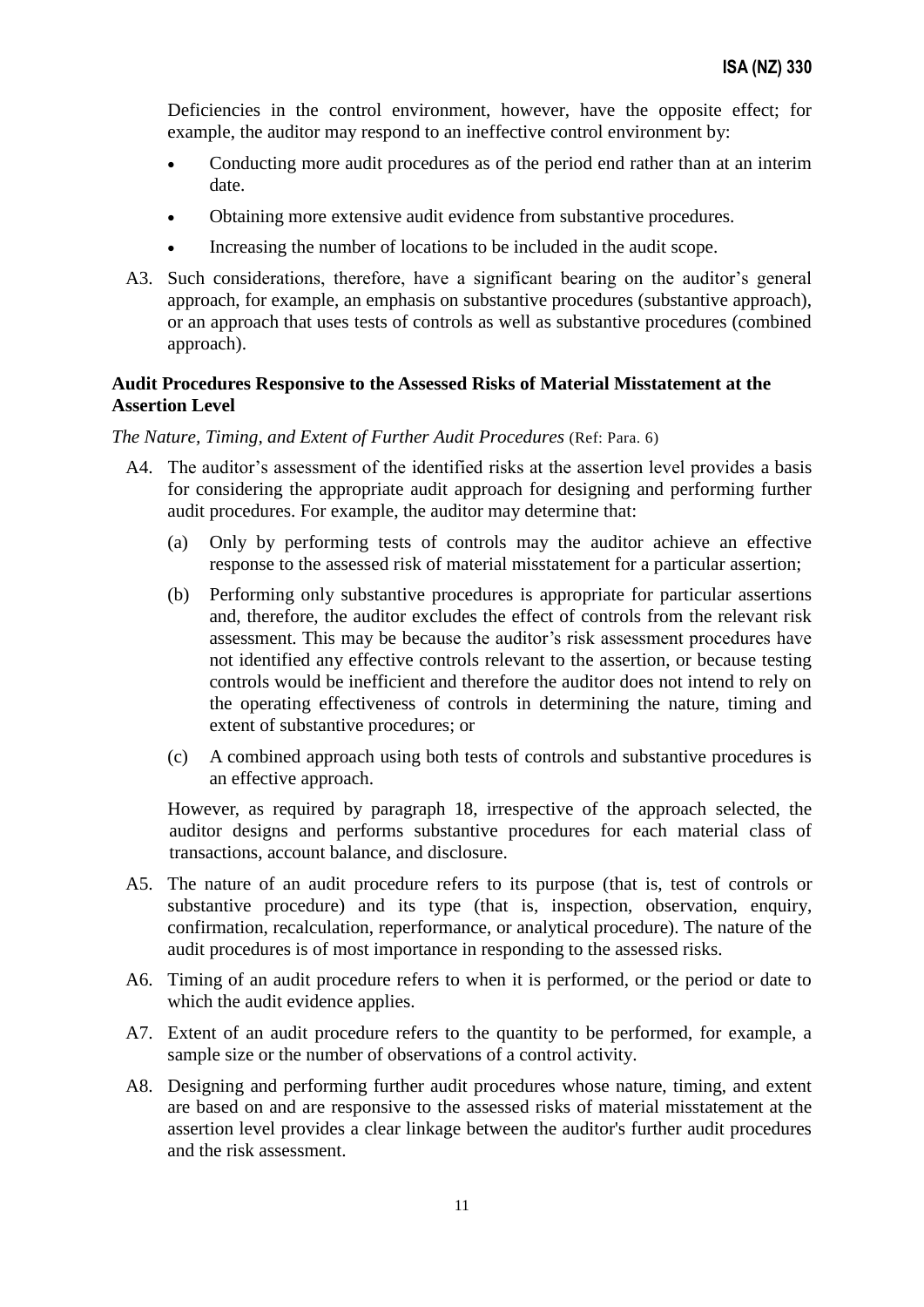Responding to the Assessed Risks at the Assertion Level (Ref: Para. 7(a))

Nature

- A9. The auditor's assessed risks may affect both the types of audit procedures to be performed and their combination. For example, when an assessed risk is high, the auditor may confirm the completeness of the terms of a contract with the counterparty, in addition to inspecting the document. Further, certain audit procedures may be more appropriate for some assertions than others. For example, in relation to revenue, tests of controls may be most responsive to the assessed risk of misstatement of the completeness assertion, whereas substantive procedures may be most responsive to the assessed risk of misstatement of the occurrence assertion.
- A10. The reasons for the assessment given to a risk are relevant in determining the nature of audit procedures. For example, if an assessed risk is lower because of the particular characteristics of a class of transactions without consideration of the related controls, then the auditor may determine that substantive analytical procedures alone provide sufficient appropriate audit evidence. On the other hand, if the assessed risk is lower because of internal controls, and the auditor intends to base the substantive procedures on that low assessment, then the auditor performs tests of those controls, as required by paragraph 8(a). This may be the case, for example, for a class of transactions of reasonably uniform, non-complex characteristics that are routinely processed and controlled by the entity's information system.

#### Timing

- A11. The auditor may perform tests of controls or substantive procedures at an interim date or at the period end. The higher the risk of material misstatement, the more likely it is that the auditor may decide it is more effective to perform substantive procedures nearer to, or at, the period end rather than at an earlier date, or to perform audit procedures unannounced or at unpredictable times (for example, performing audit procedures at selected locations on an unannounced basis). This is particularly relevant when considering the response to the risks of fraud. For example, the auditor may conclude that, when the risks of intentional misstatement or manipulation have been identified, audit procedures to extend audit conclusions from interim date to the period end would not be effective.
- A12. On the other hand, performing audit procedures before the period end may assist the auditor in identifying significant matters at an early stage of the audit, and consequently resolving them with the assistance of management or developing an effective audit approach to address such matters.
- A13. In addition, certain audit procedures can be performed only at or after the period end, for example:
	- Agreeing or reconciling information in the financial statements with the underlying accounting records, including agreeing or reconciling disclosures, whether such information is obtained from within or outside of the general and subsidiary ledgers;
	- Examining adjustments made during the course of preparing the financial statements.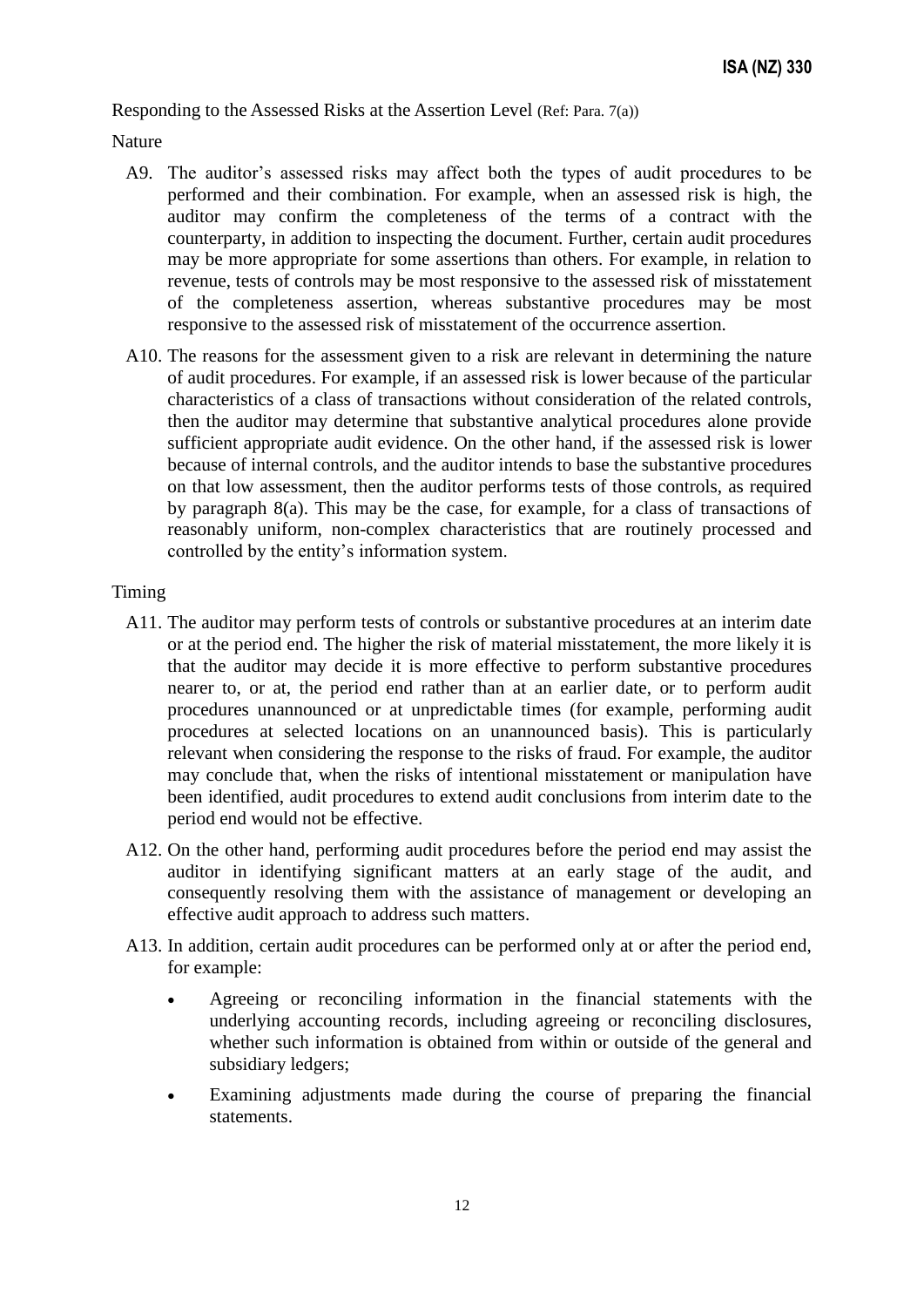- Procedures to respond to a risk that, at the period end, the entity may have entered into improper sales contracts, or transactions may not have been finalised.
- A14. Further relevant factors that influence the auditor's consideration of when to perform audit procedures include the following:
	- The control environment.
	- When relevant information is available (for example, electronic files may subsequently be overwritten, or procedures to be observed may occur only at certain times).
	- The nature of the risk (for example, if there is a risk of inflated revenues to meet earnings expectations by subsequent creation of false sales agreements, the auditor may wish to examine contracts available on the date of the period end).
	- The period or date to which the audit evidence relates.
	- The timing of the preparation of the financial statements, particularly for those disclosures that provide further explanation about amounts recorded in the statement of financial position, the statement of comprehensive income, the statement of changes in equity or the statement of cash flows.

#### Extent

- A15. The extent of an audit procedure judged necessary is determined after considering the materiality, the assessed risk, and the degree of assurance the auditor plans to obtain. When a single purpose is met by a combination of procedures, the extent of each procedure is considered separately. In general, the extent of audit procedures increases as the risk of material misstatement increases. For example, in response to the assessed risk of material misstatement due to fraud, increasing sample sizes or performing substantive analytical procedures at a more detailed level may be appropriate. However, increasing the extent of an audit procedure is effective only if the audit procedure itself is relevant to the specific risk.
- A16. The use of computer-assisted audit techniques (CAATs) may enable more extensive testing of electronic transactions and account files, which may be useful when the auditor decides to modify the extent of testing, for example, in responding to the risks of material misstatement due to fraud. Such techniques can be used to select sample transactions from key electronic files, to sort transactions with specific characteristics, or to test an entire population instead of a sample.

#### Considerations specific to public sector entities

A17. For the audits of public sector entities, the audit mandate and any other special auditing requirements may affect the auditor's consideration of the nature, timing and extent of further audit procedures.

Considerations specific to smaller entities

A18. In the case of very small entities, there may not be many control activities that could be identified by the auditor, or the extent to which their existence or operation have been documented by the entity may be limited. In such cases, it may be more efficient for the auditor to perform further audit procedures that are primarily substantive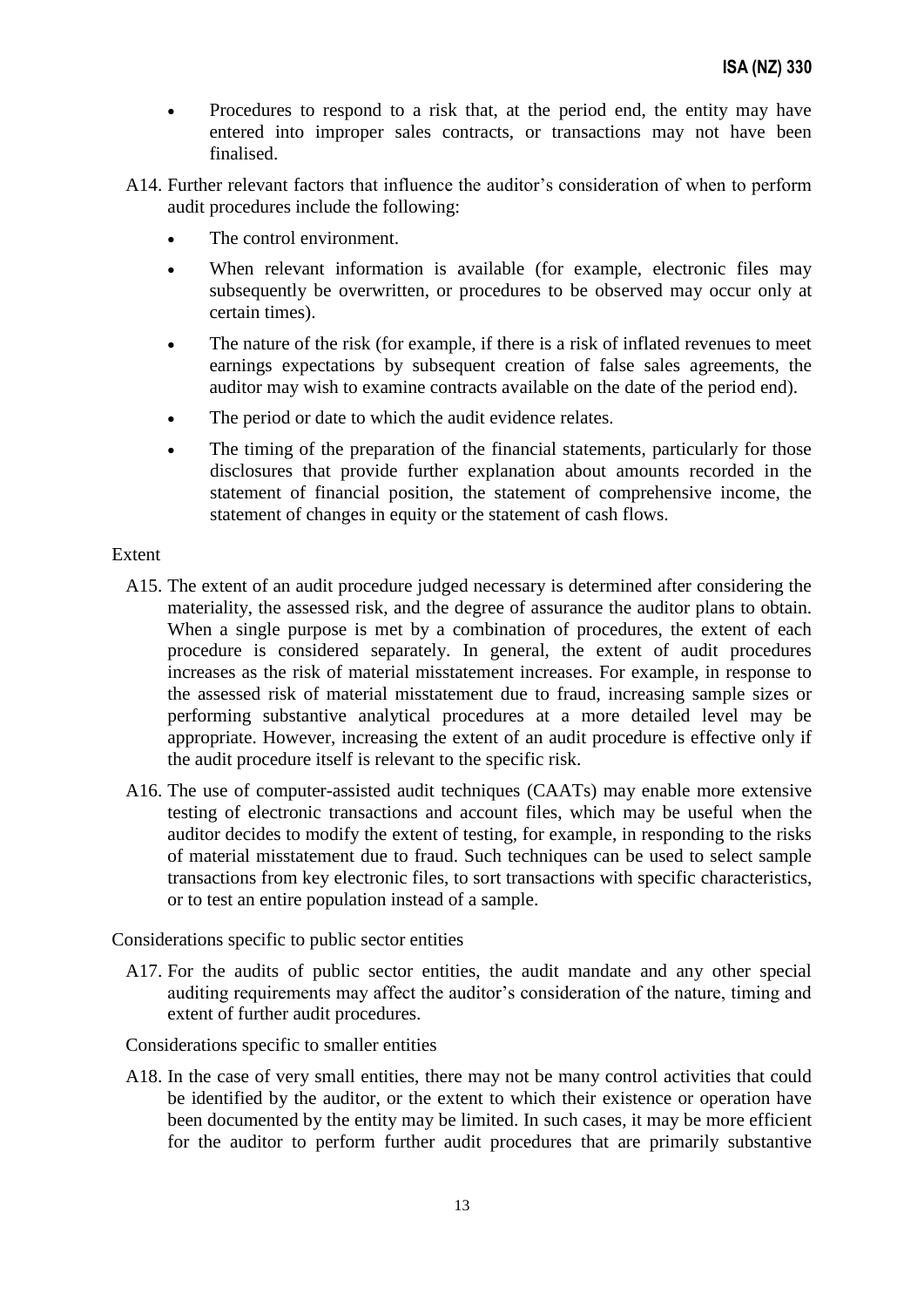procedures. In some rare cases, however, the absence of control activities or of other components of control may make it impossible to obtain sufficient appropriate audit evidence.

Higher Assessments of Risk (Ref: Para 7(b))

A19. When obtaining more persuasive audit evidence because of a higher assessment of risk, the auditor may increase the quantity of the evidence, or obtain evidence that is more relevant or reliable, for example, by placing more emphasis on obtaining third party evidence or by obtaining corroborating evidence from a number of independent sources.

#### *Tests of Controls*

Designing and Performing Tests of Controls (Ref: Para. 8)

- A20. Tests of controls are performed only on those controls that the auditor has determined are suitably designed to prevent, or detect and correct, a material misstatement in an assertion. If substantially different controls were used at different times during the period under audit, each is considered separately.
- A21. Testing the operating effectiveness of controls is different from obtaining an understanding of and evaluating the design and implementation of controls. However, the same types of audit procedures are used. The auditor may, therefore, decide it is efficient to test the operating effectiveness of controls at the same time as evaluating their design and determining that they have been implemented.
- A22. Further, although some risk assessment procedures may not have been specifically designed as tests of controls, they may nevertheless provide audit evidence about the operating effectiveness of the controls and, consequently, serve as tests of controls. For example, the auditor's risk assessment procedures may have included:
	- Enquiring about management's use of budgets.
	- Observing management's comparison of monthly budgeted and actual expenses.
	- Inspecting reports pertaining to the investigation of variances between budgeted and actual amounts.

These audit procedures provide knowledge about the design of the entity's budgeting policies and whether they have been implemented, but may also provide audit evidence about the effectiveness of the operation of budgeting policies in preventing or detecting material misstatements in the classification of expenses.

A23. In addition, the auditor may design a test of controls to be performed concurrently with a test of details on the same transaction. Although the purpose of a test of controls is different from the purpose of a test of details, both may be accomplished concurrently by performing a test of controls and a test of details on the same transaction, also known as a dual-purpose test. For example, the auditor may design, and evaluate the results of, a test to examine an invoice to determine whether it has been approved and to provide substantive audit evidence of a transaction. A dualpurpose test is designed and evaluated by considering each purpose of the test separately.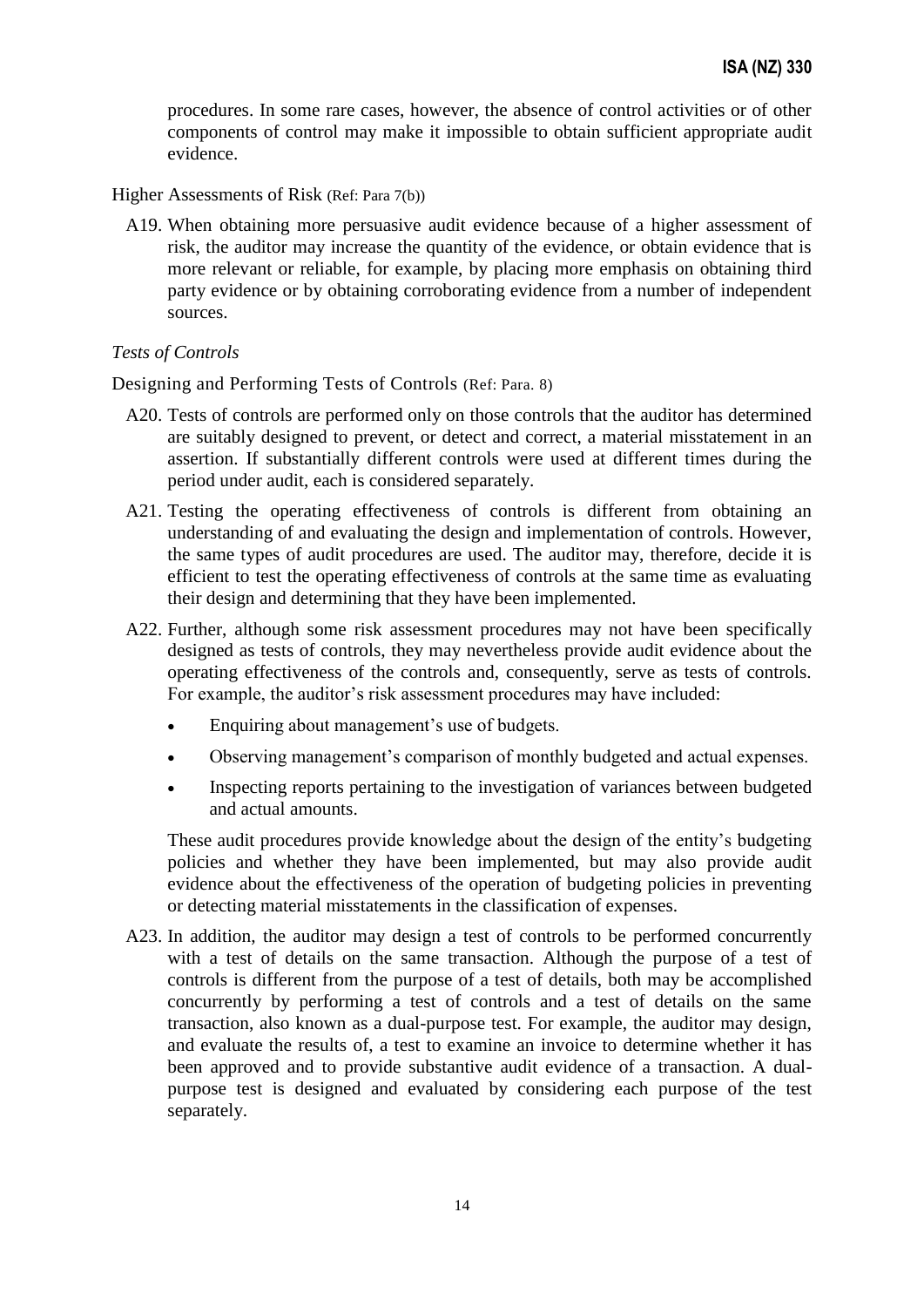A24. In some cases the auditor may find it impossible to design effective substantive procedures that by themselves provide sufficient appropriate audit evidence at the assertion level.<sup>3</sup> This may occur when an entity conducts its business using IT and no documentation of transactions is produced or maintained, other than through the IT system. In such cases, paragraph 8(b) requires the auditor to perform tests of relevant controls.

Audit Evidence and Intended Reliance (Ref: Para. 9)

A25. A higher level of assurance may be sought about the operating effectiveness of controls when the approach adopted consists primarily of tests of controls, in particular where it is not possible or practicable to obtain sufficient appropriate audit evidence only from substantive procedures.

Nature and Extent of Tests of Controls

Other audit procedures in combination with enquiry (Ref: Para. 10(a))

- A26. Enquiry alone is not sufficient to test the operating effectiveness of controls. Accordingly, other audit procedures are performed in combination with enquiry. In this regard, enquiry combined with inspection or reperformance may provide more assurance than enquiry and observation, since an observation is pertinent only at the point in time at which it is made.
- A27. The nature of the particular control influences the type of procedure required to obtain audit evidence about whether the control was operating effectively. For example, if operating effectiveness is evidenced by documentation, the auditor may decide to inspect it to obtain audit evidence about operating effectiveness. For other controls, however, documentation may not be available or relevant. For example, documentation of operation may not exist for some factors in the control environment, such as assignment of authority and responsibility, or for some types of control activities, such as control activities performed by a computer. In such circumstances, audit evidence about operating effectiveness may be obtained through enquiry in combination with other audit procedures such as observation or the use of CAATs.

Extent of tests of controls

- A28. When more persuasive audit evidence is needed regarding the effectiveness of a control, it may be appropriate to increase the extent of testing of the control. As well as the degree of reliance on controls, matters the auditor may consider in determining the extent of tests of controls include the following:
	- The frequency of the performance of the control by the entity during the period.
	- The length of time during the audit period that the auditor is relying on the operating effectiveness of the control.
	- The expected rate of deviation from a control.
	- The relevance and reliability of the audit evidence to be obtained regarding the operating effectiveness of the control at the assertion level.

<sup>&</sup>lt;sup>3</sup> ISA (NZ) 315 (Revised), paragraph 30.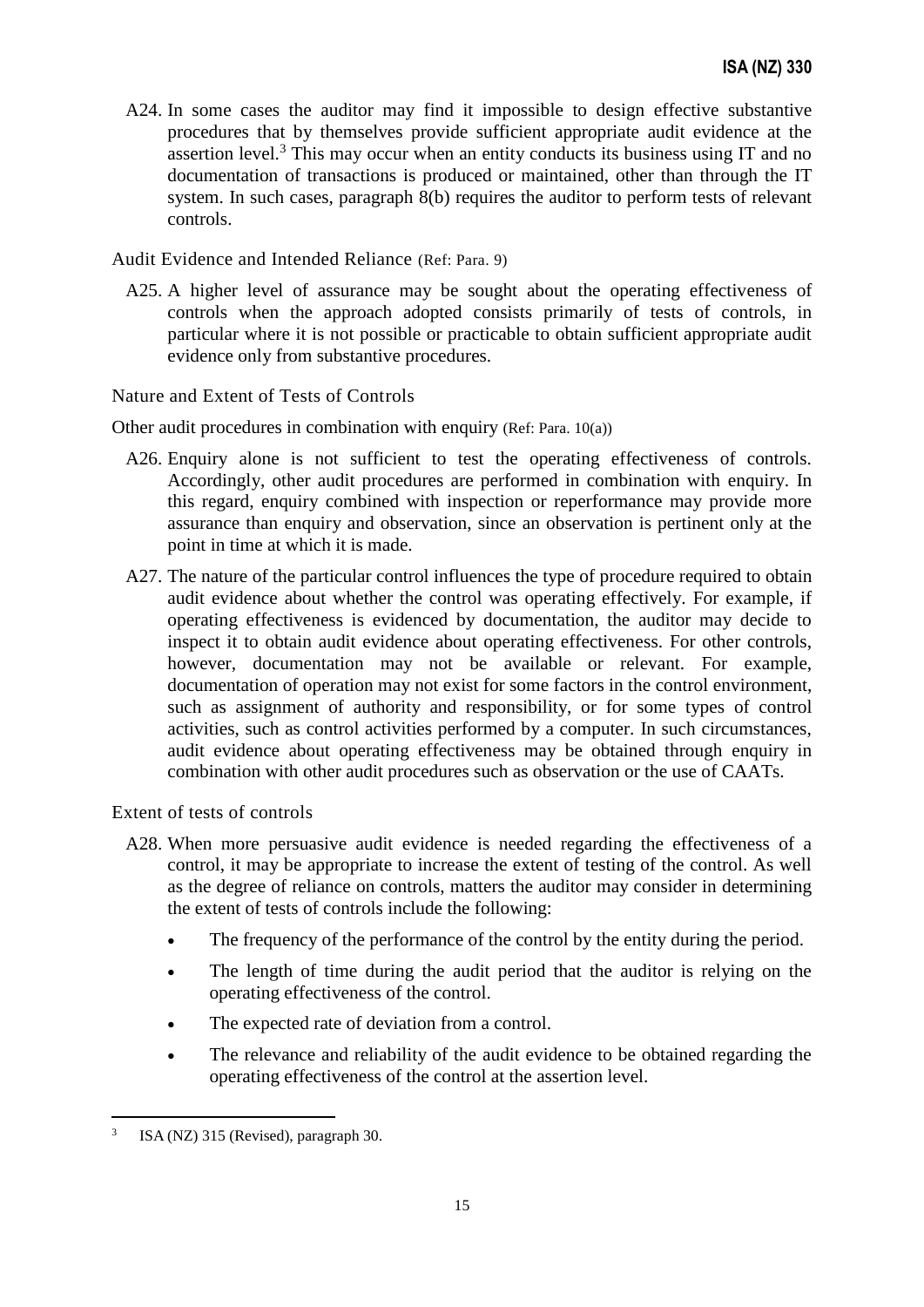- The extent to which audit evidence is obtained from tests of other controls related to the assertion.
- ISA (NZ) 530<sup>4</sup> contains further guidance on the extent of testing.
- A29. Because of the inherent consistency of IT processing, it may not be necessary to increase the extent of testing of an automated control. An automated control can be expected to function consistently unless the program (including the tables, files, or other permanent data used by the program) is changed. Once the auditor determines that an automated control is functioning as intended (which could be done at the time the control is initially implemented or at some other date), the auditor may consider performing tests to determine that the control continues to function effectively. Such tests might include determining that:
	- Changes to the program are not made without being subject to the appropriate program change controls;
	- The authorised version of the program is used for processing transactions; and
	- Other relevant general controls are effective.

Such tests also might include determining that changes to the programs have not been made, as may be the case when the entity uses packaged software applications without modifying or maintaining them. For example, the auditor may inspect the record of the administration of IT security to obtain audit evidence that unauthorised access has not occurred during the period.

Testing of indirect controls (Ref: Para. 10(b))

- A30. In some circumstances, it may be necessary to obtain audit evidence supporting the effective operation of indirect controls. For example, when the auditor decides to test the effectiveness of a user review of exception reports detailing sales in excess of authorised credit limits, the user review and related follow up is the control that is directly of relevance to the auditor. Controls over the accuracy of the information in the reports (for example, the general IT controls) are described as 'indirect' controls.
- A31. Because of the inherent consistency of IT processing, audit evidence about the implementation of an automated application control, when considered in combination with audit evidence about the operating effectiveness of the entity's general controls (in particular, change controls), may also provide substantial audit evidence about its operating effectiveness.

#### Timing of Tests of Controls

Intended period of reliance (Ref: Para. 11)

A32. Audit evidence pertaining only to a point in time may be sufficient for the auditor's purpose, for example, when testing controls over the entity's physical inventory counting at the period end. If, on the other hand, the auditor intends to rely on a control over a period, tests that are capable of providing audit evidence that the control operated effectively at relevant times during that period are appropriate. Such tests may include tests of the entity's monitoring of controls.

<sup>4</sup> ISA (NZ) 530, "Audit Sampling."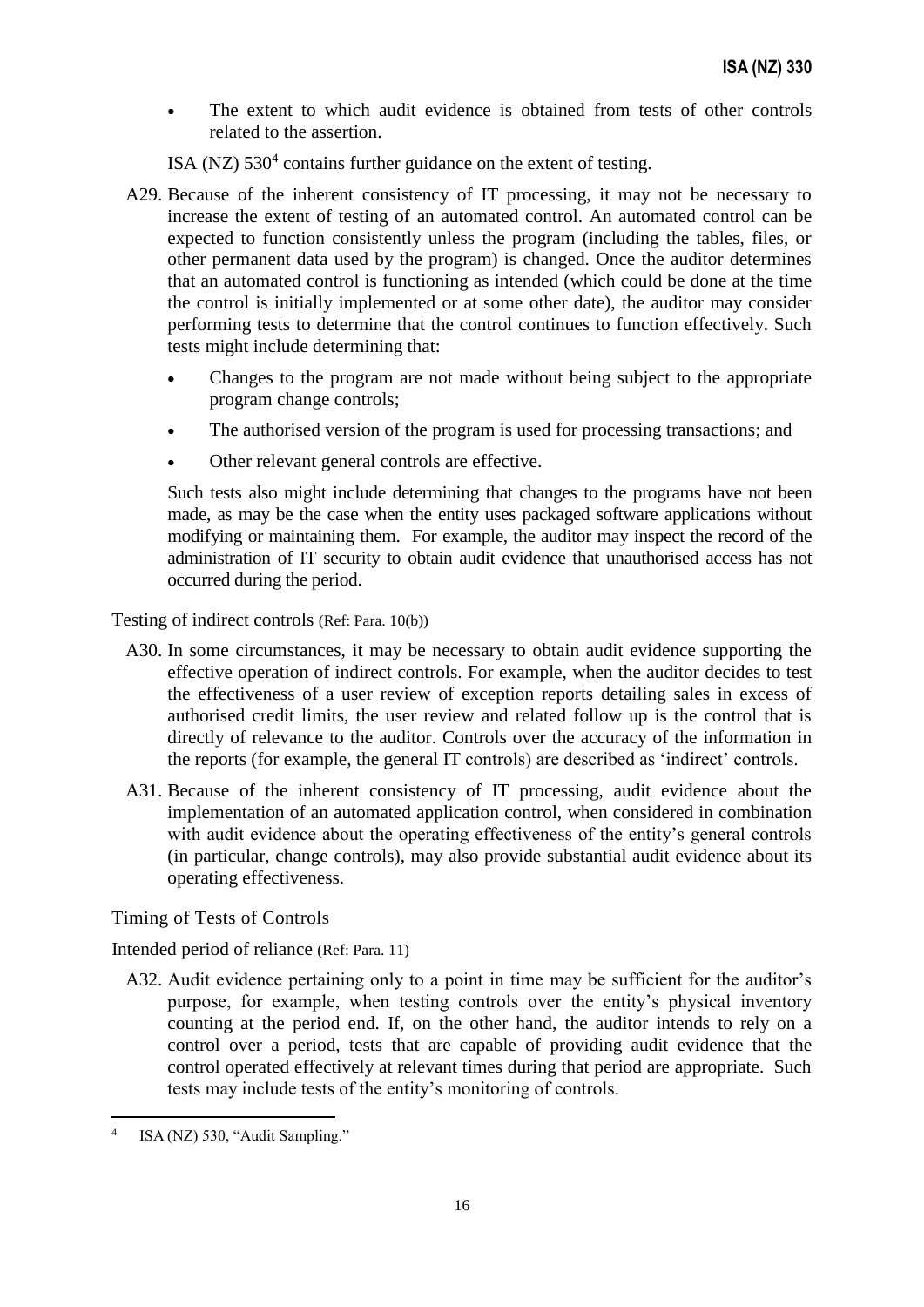Using audit evidence obtained during an interim period (Ref: Para. 12)

- A33. Relevant factors in determining what additional audit evidence to obtain about controls that were operating during the period remaining after an interim period, include:
	- The significance of the assessed risks of material misstatement at the assertion level.
	- The specific controls that were tested during the interim period, and significant changes to them since they were tested, including changes in the information system, processes, and personnel.
	- The degree to which audit evidence about the operating effectiveness of those controls was obtained.
	- The length of the remaining period.
	- The extent to which the auditor intends to reduce further substantive procedures based on the reliance of controls.
	- The control environment.
- A34. Additional audit evidence may be obtained, for example, by extending tests of controls over the remaining period or testing the entity's monitoring of controls.

Using audit evidence obtained in previous audits (Ref: Para. 13)

A35. In certain circumstances, audit evidence obtained from previous audits may provide audit evidence where the auditor performs audit procedures to establish its continuing relevance. For example, in performing a previous audit, the auditor may have determined that an automated control was functioning as intended. The auditor may obtain audit evidence to determine whether changes to the automated control have been made that affect its continued effective functioning through, for example, enquiries of management and the inspection of logs to indicate what controls have been changed. Consideration of audit evidence about these changes may support either increasing or decreasing the expected audit evidence to be obtained in the current period about the operating effectiveness of the controls.

Controls that have changed from previous audits (Ref: Para. 14(a))

A36. Changes may affect the relevance of the audit evidence obtained in previous audits such that there may no longer be a basis for continued reliance. For example, changes in a system that enable an entity to receive a new report from the system probably do not affect the relevance of audit evidence from a previous audit; however, a change that causes data to be accumulated or calculated differently does affect it.

Controls that have not changed from previous audits (Ref: Para. 14(b))

- A37. The auditor's decision on whether to rely on audit evidence obtained in previous audits for controls that:
	- (a) Have not changed since they were last tested; and
	- (b) Are not controls that mitigate a significant risk,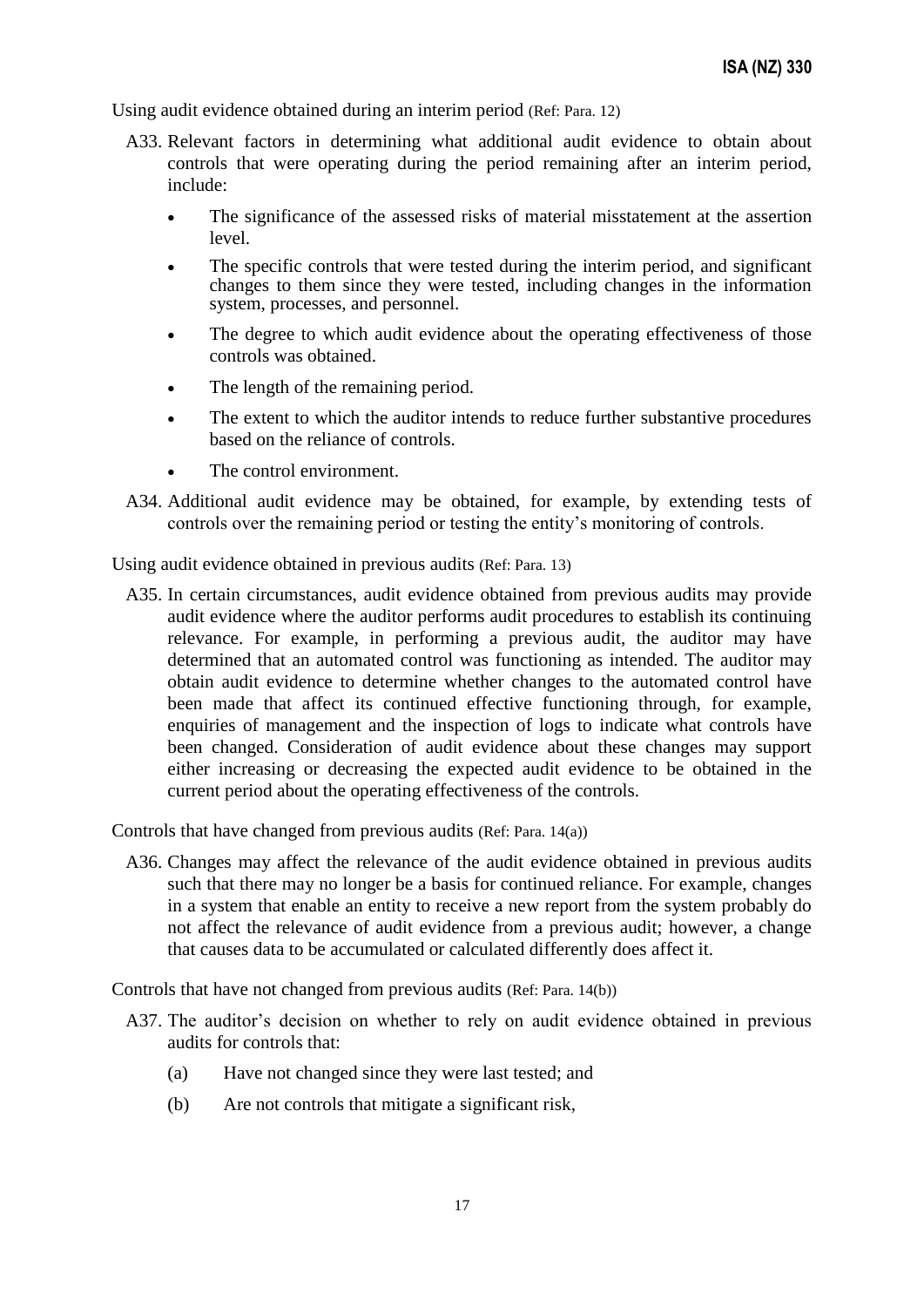is a matter of professional judgement. In addition, the length of time between retesting such controls is also a matter of professional judgement, but is required by paragraph 14 (b) to be at least once in every third year.

- A38. In general, the higher the risk of material misstatement, or the greater the reliance on controls, the shorter the time period elapsed, if any, is likely to be. Factors that may decrease the period for retesting a control, or result in not relying on audit evidence obtained in previous audits at all, include the following:
	- A deficient control environment.
	- Deficient monitoring of controls.
	- A significant manual element to the relevant controls.
	- Personnel changes that significantly affect the application of the control.
	- Changing circumstances that indicate the need for changes in the control.
	- Deficient general IT-controls.
- A39. When there are a number of controls for which the auditor intends to rely on audit evidence obtained in previous audits, testing some of those controls in each audit provides corroborating information about the continuing effectiveness of the control environment. This contributes to the auditor's decision about whether it is appropriate to rely on audit evidence obtained in previous audits.

Evaluating the Operating Effectiveness of Controls (Ref: Para. 16-17)

- A40. A material misstatement detected by the auditor's procedures is a strong indicator of the existence of a significant deficiency in internal control.
- A41. The concept of effectiveness of the operation of controls recognises that some deviations in the way controls are applied by the entity may occur. Deviations from prescribed controls may be caused by such factors as changes in key personnel, significant seasonal fluctuations in volume of transactions and human error. The detected rate of deviation, in particular in comparison with the expected rate, may indicate that the control cannot be relied on to reduce risk at the assertion level to that assessed by the auditor.

*Substantive Procedures* (Ref: Para. 18)

A42. Paragraph 18 requires the auditor to design and perform substantive procedures for each material class of transactions, account balance, and disclosure, irrespective of the assessed risks of material misstatement. This requirement reflects the facts that: (i) the auditor's assessment of risk is judgemental and so may not identify all risks of material misstatement; and (ii) there are inherent limitations to internal control, including management override.

Nature and extent of substantive procedures

A43. Depending on the circumstances, the auditor may determine that:

 Performing only substantive analytical procedures will be sufficient to reduce audit risk to an acceptably low level. For example, where the auditor's assessment of risk is supported by audit evidence from tests of controls.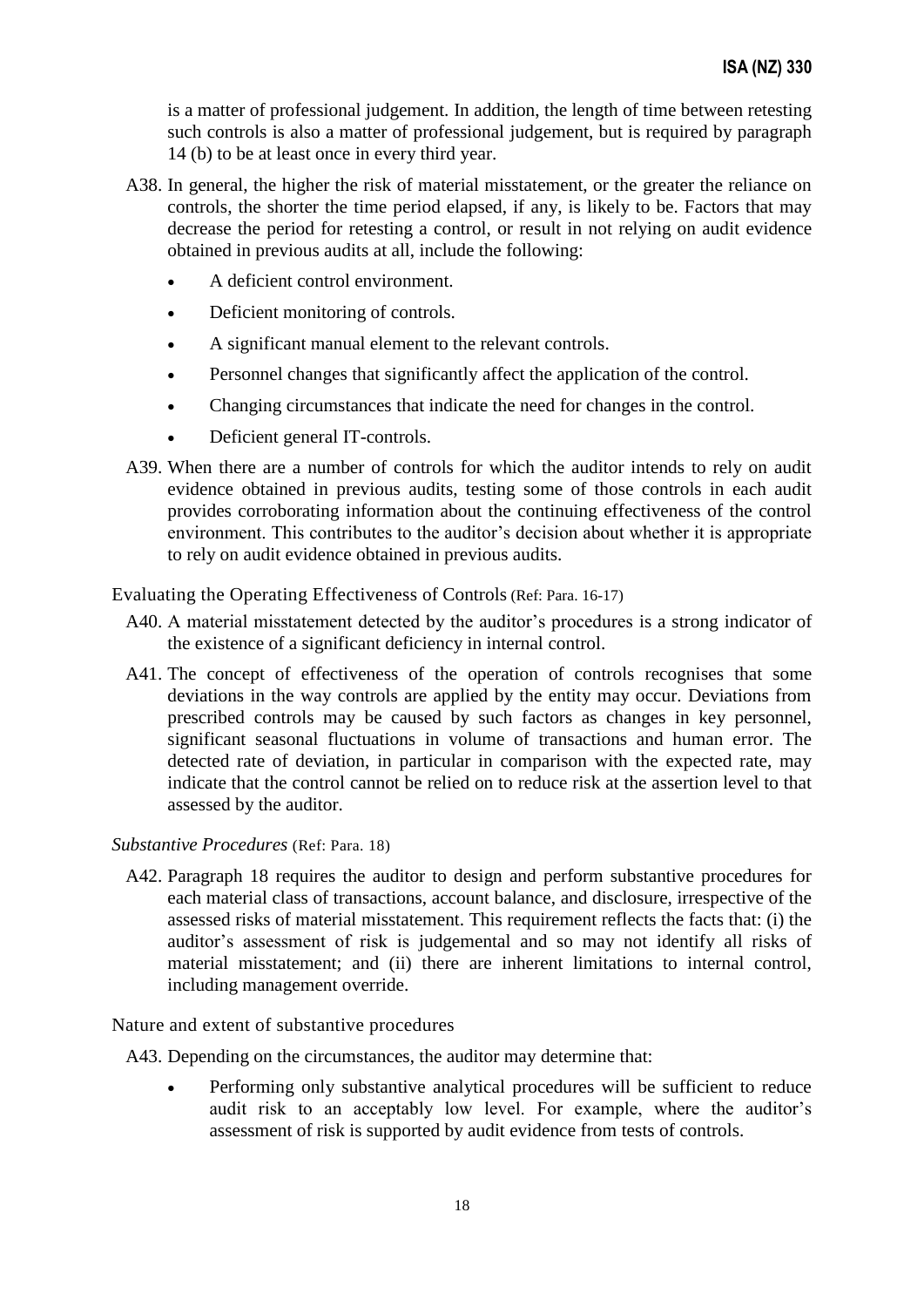- Only tests of details are appropriate.
- A combination of substantive analytical procedures and tests of details are most responsive to the assessed risks.
- A44. Substantive analytical procedures are generally more applicable to large volumes of transactions that tend to be predictable over time. ISA  $(NZ)$  520<sup>5</sup> establishes requirements and provides guidance on the application of analytical procedures during an audit.
- A45. The nature of the risk and assertion is relevant to the design of tests of details. For example, tests of details related to the existence or occurrence assertion may involve selecting from items contained in a financial statement amount and obtaining the relevant audit evidence. On the other hand, tests of details related to the completeness assertion may involve selecting from items that are expected to be included in the relevant financial statement amount and investigating whether they are included.
- A46. Because the assessment of the risk of material misstatement takes account of internal control, the extent of substantive procedures may need to be increased when the results from tests of controls are unsatisfactory. However, increasing the extent of an audit procedure is appropriate only if the audit procedure itself is relevant to the specific risk.
- A47. In designing tests of details, the extent of testing is ordinarily thought of in terms of the sample size. However, other matters are also relevant, including whether it is more effective to use other selective means of testing. See ISA (NZ) 500.<sup>6</sup>

Considering Whether External Confirmation Procedures Are to Be Performed (Ref: Para. 19)

- A48. External confirmation procedures frequently are relevant when addressing assertions associated with account balances and their elements, but need not be restricted to these items. For example, the auditor may request external confirmation of the terms of agreements, contracts, or transactions between an entity and other parties. External confirmation procedures also may be performed to obtain audit evidence about the absence of certain conditions. For example, a request may specifically seek confirmation that no "side agreement" exists that may be relevant to an entity's revenue cut-off assertion. Other situations where external confirmation procedures may provide relevant audit evidence in responding to assessed risks of material misstatement include:
	- Bank balances and other information relevant to banking relationships.
	- Accounts receivable balances and terms.
	- Inventories held by third parties at bonded warehouses for processing or on consignment.
	- Property title deeds held by lawyers or financiers for safe custody or as security.
	- Investments held for safekeeping by third parties, or purchased from stockbrokers but not delivered at the balance sheet date.

<sup>5</sup> ISA (NZ) 520, "Analytical Procedures."

<sup>6</sup> ISA (NZ) 500, "Audit Evidence," paragraph 10.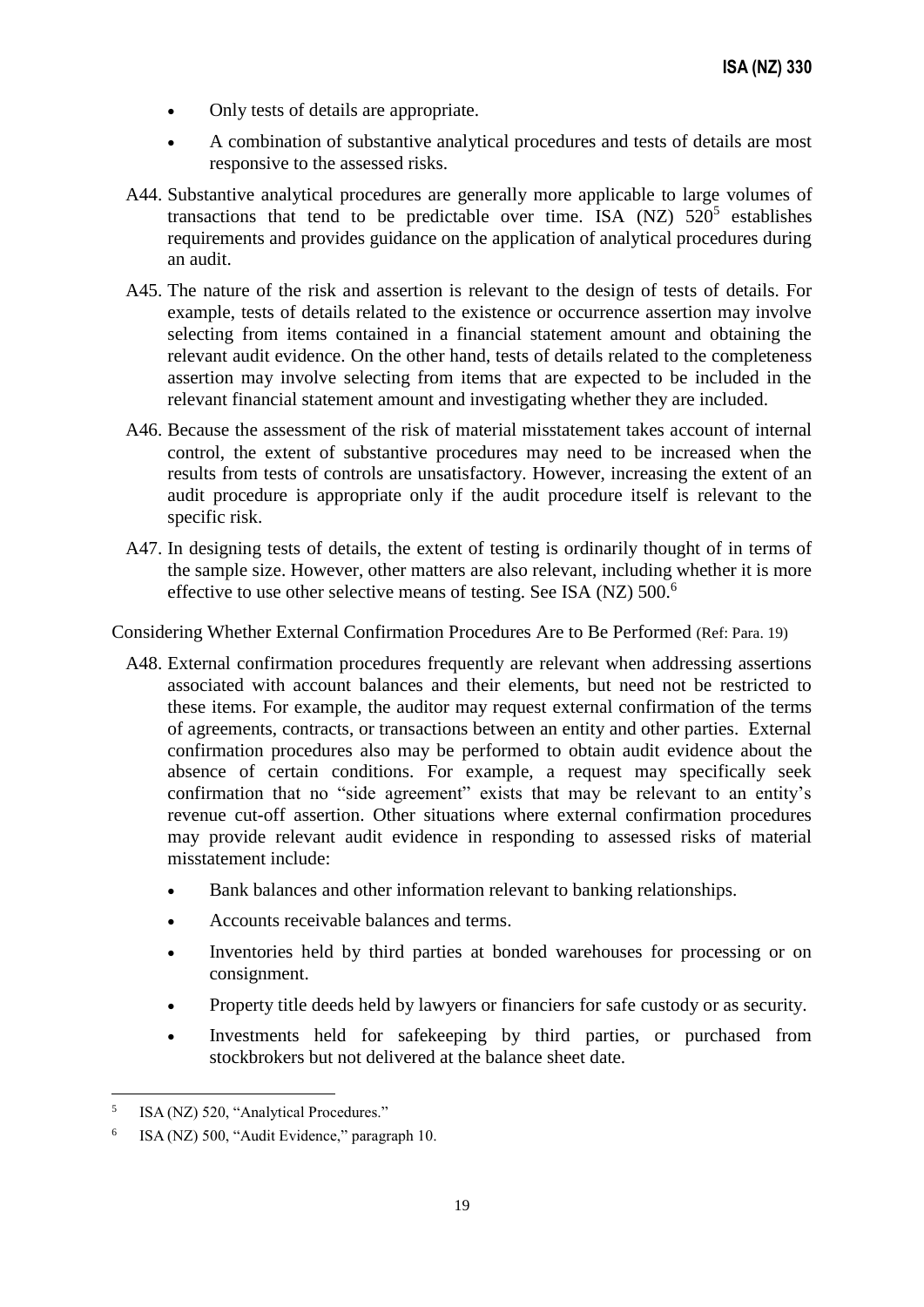- Amounts due to lenders, including relevant terms of repayment and restrictive covenants.
- Accounts payable balances and terms.
- A49. Although external confirmations may provide relevant audit evidence relating to certain assertions, there are some assertions for which external confirmations provide less relevant audit evidence. For example, external confirmations provide less relevant audit evidence relating to the recoverability of accounts receivable balances, than they do of their existence.
- A50. The auditor may determine that external confirmation procedures performed for one purpose provide an opportunity to obtain audit evidence about other matters. For example, confirmation requests for bank balances often include requests for information relevant to other financial statement assertions. Such considerations may influence the auditor's decision about whether to perform external confirmation procedures.
- A51. Factors that may assist the auditor in determining whether external confirmation procedures are to be performed as substantive audit procedures include:
	- The confirming party's knowledge of the subject matter responses may be more reliable if provided by a person at the confirming party who has the requisite knowledge about the information being confirmed.
	- The ability or willingness of the intended confirming party to respond for example, the confirming party:
		- o May not accept responsibility for responding to a confirmation request;
		- o May consider responding too costly or time consuming;
		- o May have concerns about the potential legal liability resulting from responding;
		- o May account for transactions in different currencies; or
		- o May operate in an environment where responding to confirmation requests is not a significant aspect of day-to-day operations.

In such situations, confirming parties may not respond, may respond in a casual manner or may attempt to restrict the reliance placed on the response.

The objectivity of the intended confirming party – if the confirming party is a related party of the entity, responses to confirmation requests may be less reliable.

Substantive Procedures Related to the Financial Statement Closing Process (Ref: Para. 20)

A52. The nature, and also the extent, of the auditor's substantive procedures related to the financial statement closing process depends on the nature and complexity of the entity's financial reporting process and the related risks of material misstatement.

Substantive Procedures Responsive to Significant Risks (Ref: Para. 21)

A53. Paragraph 21 of this ISA (NZ) requires the auditor to perform substantive procedures that are specifically responsive to risks the auditor has determined to be significant risks. Audit evidence in the form of external confirmations received directly by the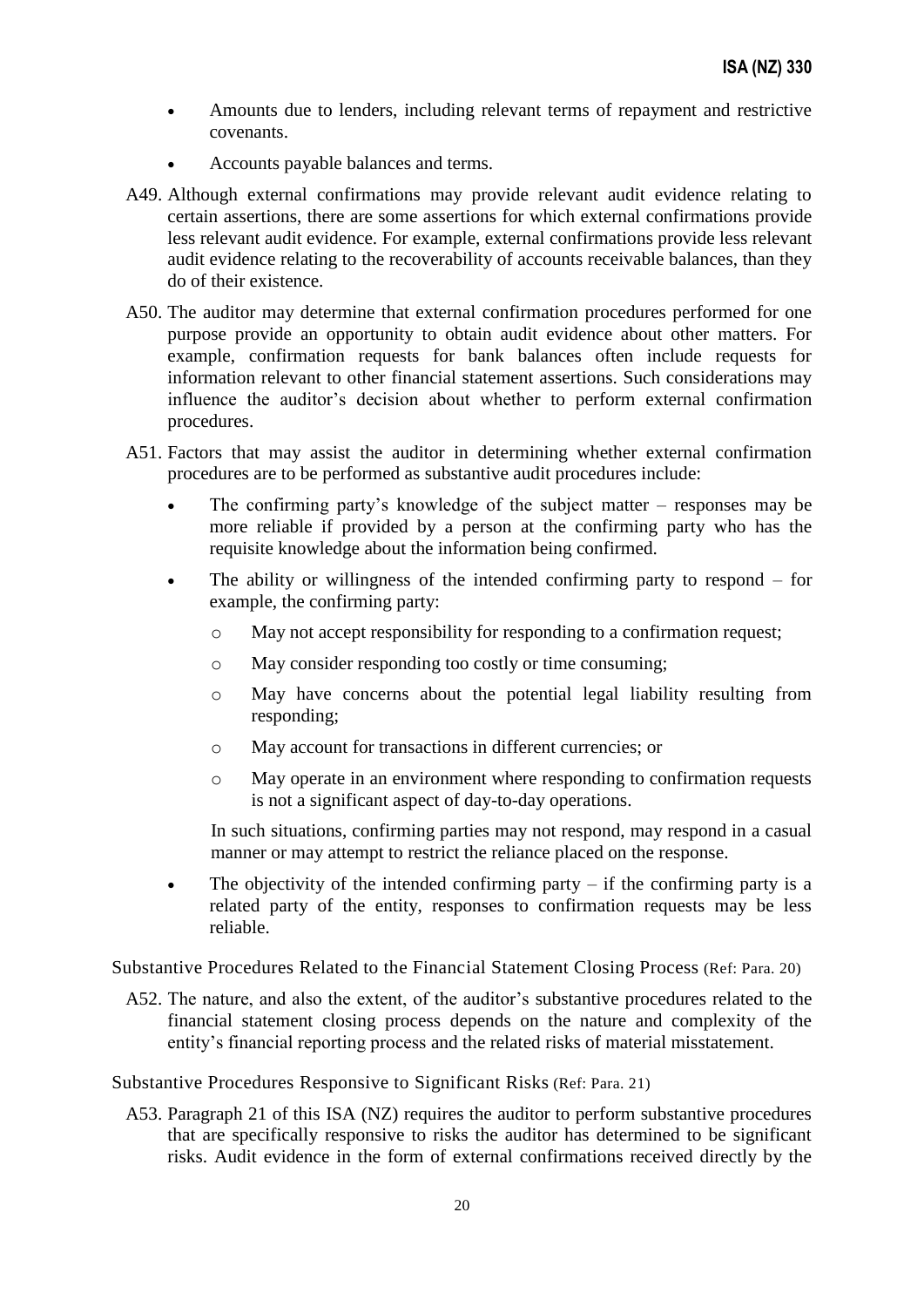auditor from appropriate confirming parties may assist the auditor in obtaining audit evidence with the high level of reliability that the auditor requires to respond to significant risks of material misstatement, whether due to fraud or error. For example, if the auditor identifies that management is under pressure to meet earnings expectations, there may be a risk that management is inflating sales by improperly recognising revenue related to sales agreements with terms that preclude revenue recognition or by invoicing sales before shipment. In these circumstances, the auditor may, for example, design external confirmation procedures not only to confirm outstanding amounts, but also to confirm the details of the sales agreements, including date, any rights of return and delivery terms. In addition, the auditor may find it effective to supplement such external confirmation procedures with enquiries of nonfinancial personnel in the entity regarding any changes in sales agreements and delivery terms.

#### Timing of Substantive Procedures (Ref: Para. 22-23)

A54. In most cases, audit evidence from a previous audit's substantive procedures provides little or no audit evidence for the current period. There are, however, exceptions, for example, a legal opinion obtained in a previous audit related to the structure of a securitisation to which no changes have occurred, may be relevant in the current period. In such cases, it may be appropriate to use audit evidence from a previous audit's substantive procedures if that evidence and the related subject matter have not fundamentally changed, and audit procedures have been performed during the current period to establish its continuing relevance.

Using audit evidence obtained during an interim period (Ref: Para. 22)

- A55. In some circumstances, the auditor may determine that it is effective to perform substantive procedures at an interim date, and to compare and reconcile information concerning the balance at the period end with the comparable information at the interim date to:
	- (a) Identify amounts that appear unusual;
	- (b) Investigate any such amounts; and
	- (c) Perform substantive analytical procedures or tests of details to test the intervening period.
- A56. Performing substantive procedures at an interim date without undertaking additional procedures at a later date increases the risk that the auditor will not detect misstatements that may exist at the period end. This risk increases as the remaining period is lengthened. Factors such as the following may influence whether to perform substantive procedures at an interim date:
	- The control environment and other relevant controls.
	- The availability at a later date of information necessary for the auditor's procedures.
	- The purpose of the substantive procedure.
	- The assessed risk of material misstatement.
	- The nature of the class of transactions or account balance and related assertions.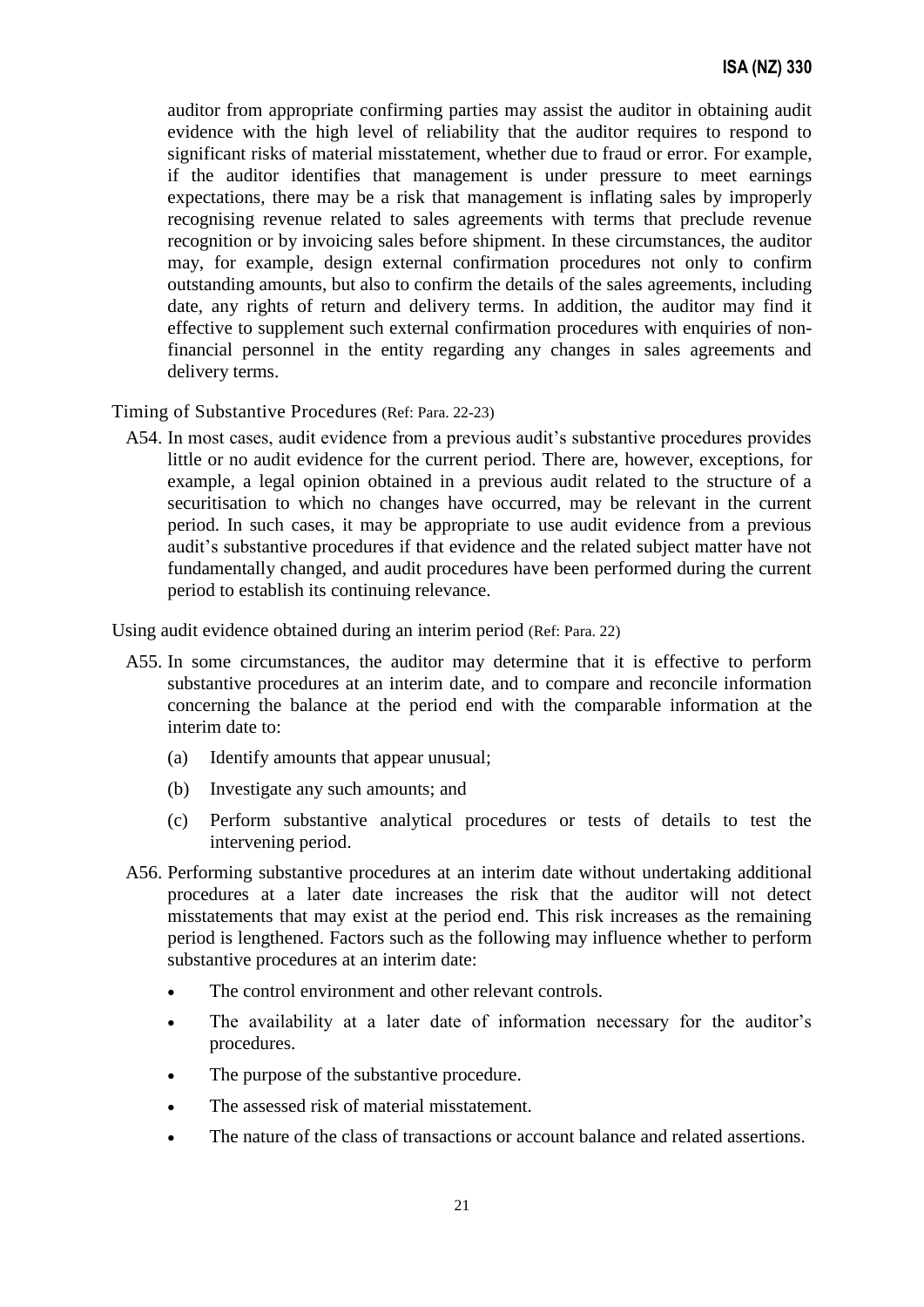- The ability of the auditor to perform appropriate substantive procedures or substantive procedures combined with tests of controls to cover the remaining period in order to reduce the risk that misstatements that may exist at the period end will not be detected.
- A57. Factors such as the following may influence whether to perform substantive analytical procedures with respect to the period between the interim date and the period end:
	- Whether the period end balances of the particular classes of transactions or account balances are reasonably predictable with respect to amount, relative significance, and composition.
	- Whether the entity's procedures for analysing and adjusting such classes of transactions or account balances at interim dates and for establishing proper accounting cutoffs are appropriate.
	- Whether the information system relevant to financial reporting will provide information concerning the balances at the period end and the transactions in the remaining period that is sufficient to permit investigation of:
		- (a) Significant unusual transactions or entries (including those at or near the period end),
		- (b) Other causes of significant fluctuations, or expected fluctuations that did not occur, and
		- (c) Changes in the composition of the classes of transactions or account balances.

Misstatements detected at an interim date (Ref: Para. 23)

A58. When the auditor concludes that the planned nature, timing, or extent of substantive procedures covering the remaining period need to be modified as a result of unexpected misstatements detected at an interim date, such modification may include extending or repeating the procedures performed at the interim date at the period end.

#### **Adequacy of Presentation of the Financial Statements** (Ref: Para. 24)

A59. Evaluating the appropriate presentation, arrangement and content of the financial statements, includes, for example, consideration of the terminology used as required by the applicable financial reporting framework, the level of detail provided, the aggregation and disaggregation of amounts and the bases of amounts set forth.

#### **Evaluating the Sufficiency and Appropriateness of Audit Evidence** (Ref: Para. 25-27)

- A60. An audit of financial statements is a cumulative and iterative process. As the auditor performs planned audit procedures, the audit evidence obtained may cause the auditor to modify the nature, timing, or extent of other planned audit procedures. Information may come to the auditor's attention that differs significantly from the information on which the risk assessment was based. For example:
	- The extent of misstatements that the auditor detects by performing substantive procedures may alter the auditor's judgement about the risk assessments and may indicate a significant deficiency in internal control.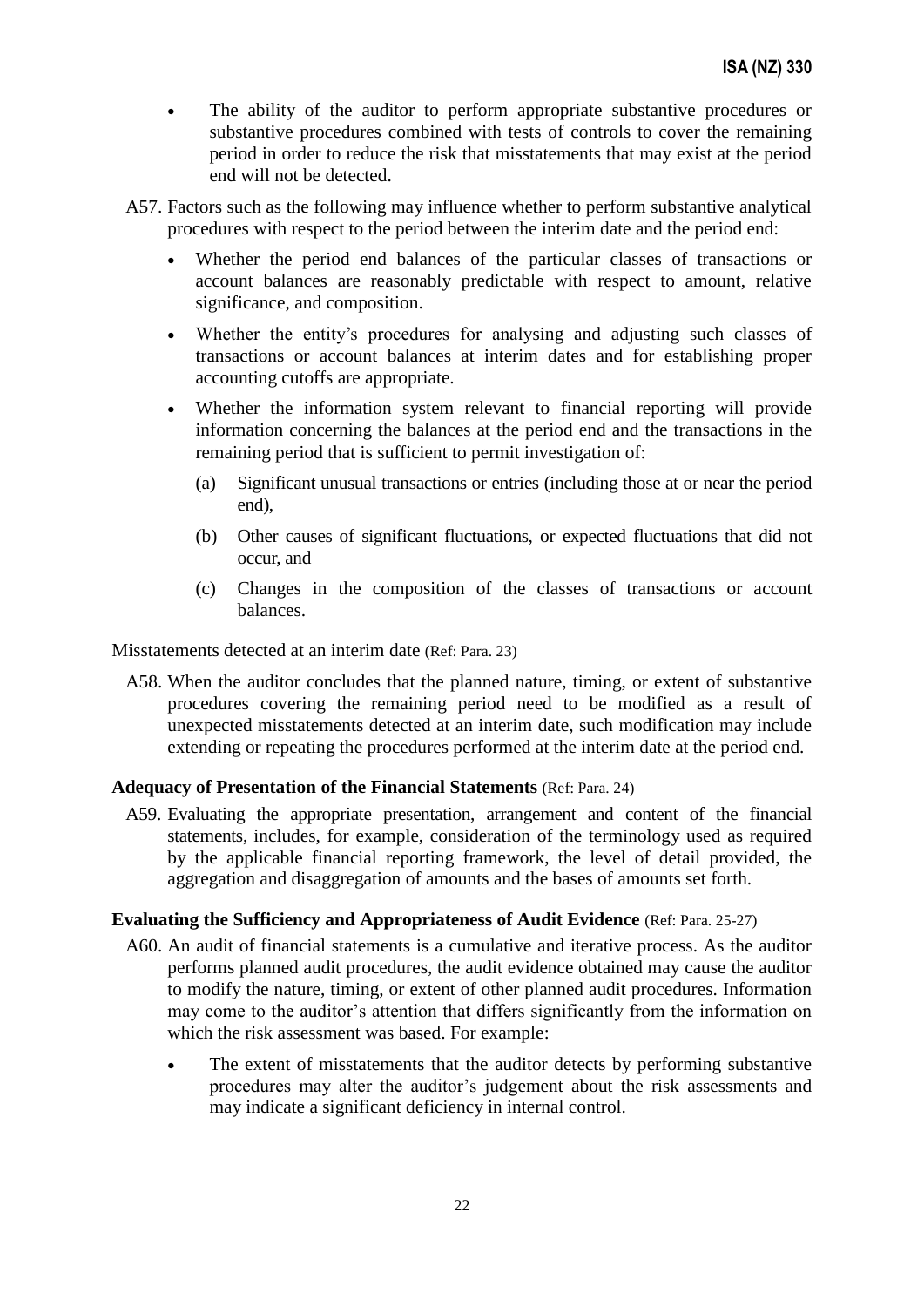- The auditor may become aware of discrepancies in accounting records, or conflicting or missing evidence.
- Analytical procedures performed at the overall review stage of the audit may indicate a previously unrecognised risk of material misstatement.

In such circumstances, the auditor may need to re-evaluate the planned audit procedures, based on the revised consideration of assessed risks for all or some of the classes of transactions, account balances, or disclosures and related assertions. ISA (NZ) 315 (Revised) contains further guidance on revising the auditor's risk assessment.<sup>7</sup>

- A61. The auditor cannot assume that an instance of fraud or error is an isolated occurrence. Therefore, the consideration of how the detection of a misstatement affects the assessed risks of material misstatement is important in determining whether the assessment remains appropriate.
- A62. The auditor's judgement as to what constitutes sufficient appropriate audit evidence is influenced by such factors as the following:
	- Significance of the potential misstatement in the assertion and the likelihood of its having a material effect, individually or aggregated with other potential misstatements, on the financial statements.
	- Effectiveness of management's responses and controls to address the risks.
	- Experience gained during previous audits with respect to similar potential misstatements.
	- Results of audit procedures performed, including whether such audit procedures identified specific instances of fraud or error.
	- Source and reliability of the available information.
	- Persuasiveness of the audit evidence.
	- Understanding of the entity and its environment, including the entity's internal control.

#### **Documentation** (Ref: Para. 28)

A63. The form and extent of audit documentation is a matter of professional judgement, and is influenced by the nature, size and complexity of the entity and its internal control, availability of information from the entity and the audit methodology and technology used in the audit.

<sup>7</sup> ISA (NZ) 315 (Revised), paragraph 31.